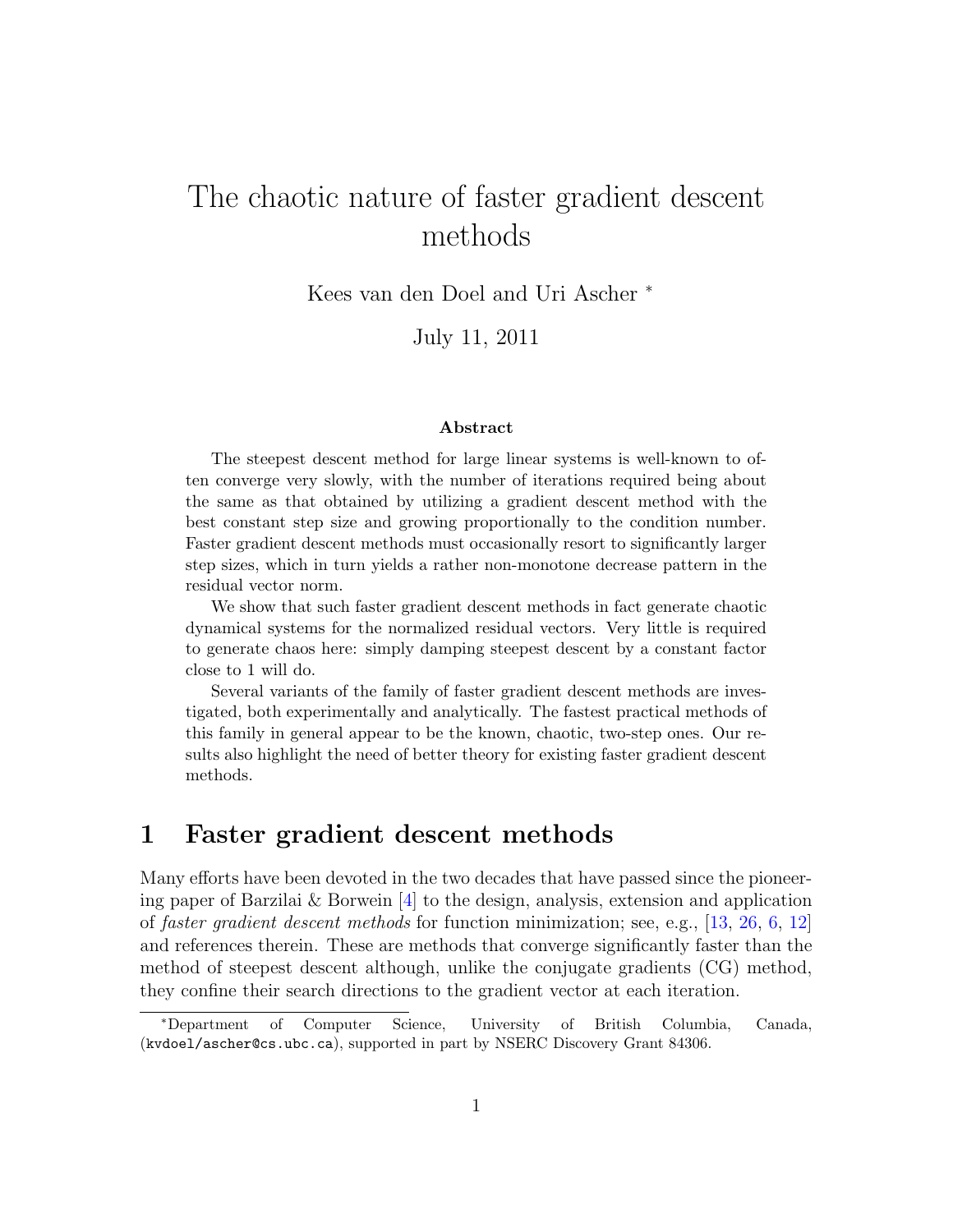To be specific, consider the classical linear algebra problem

<span id="page-1-0"></span>
$$
A\mathbf{x} = \mathbf{b},\tag{1}
$$

where A is a given real  $m \times m$  symmetric positive definite matrix, **b** is a given mvector and  $x$  is an *m*-vector to be found. This is of course equivalent to minimizing the convex quadratic function

<span id="page-1-4"></span>
$$
f(\mathbf{x}) = \frac{1}{2}\mathbf{x}^T A \mathbf{x} - \mathbf{b}^T \mathbf{x}.
$$
 (2)

We consider iterative methods and define for any vector  $x_k$  the residual

$$
\mathbf{r}_k = \mathbf{b} - A\mathbf{x}_k. \tag{3}
$$

The gradient descent family of methods is defined by

<span id="page-1-2"></span>
$$
\mathbf{x}_{k+1} = \mathbf{x}_k + \alpha_k \mathbf{r}_k, \quad (\alpha_k \ge 0), \quad k = 0, 1, \dots
$$
 (4)

The steepest descent (SD) method for determining the step size  $\alpha_k$  minimizes

<span id="page-1-3"></span>
$$
\psi(\alpha) = f(\mathbf{x}_k + \alpha \mathbf{r}_k),\tag{5}
$$

which yields

<span id="page-1-1"></span>
$$
\alpha_k = \alpha_k^{SD} = \frac{\mathbf{r}_k^T \mathbf{r}_k}{\mathbf{r}_k^T A \mathbf{r}_k}.
$$
\n(6a)

This is a slow method requiring  $O(\kappa)$  iterations to reduce the residual by a fixed amount, where  $\kappa = \kappa(A)$  is the condition number [\[1\]](#page-24-1). The lagged steepest descent (LSD) method [\[4\]](#page-24-0) sets instead

$$
\alpha_k = \alpha_{k-1}^{SD} = \frac{\mathbf{r}_{k-1}^T \mathbf{r}_{k-1}}{\mathbf{r}_{k-1}^T A \mathbf{r}_{k-1}},\tag{6b}
$$

while the half lagged steepest descent (HLSD) method [\[26\]](#page-26-0) simply updates the step size  $\alpha$  only every second step, reading

$$
\alpha_{2j} = \alpha_{2j+1} = \alpha_{2j}^{SD}, \quad j = 0, 1, 2, \dots
$$
 (6c)

To be clear, no one we know expects any gradient descent variant ever to perform better than CG for the solution of  $(1)$ , provided that matrix-vector multiplications  $A$ **v** for any given vector **v** are carried out accurately. Moreover, preconditioning in general applies to CG as well as to gradient descent methods, so the latter remain relatively inferior. Nonetheless, the search for better faster gradient descent methods has not subsided, and more method variants for the basic problem have been proposed in [\[13,](#page-25-0) [8,](#page-25-3) [5\]](#page-25-4), to name but a few references offering interesting possibilities.

There are several reasons for the continued interest in faster gradient descent algorithms: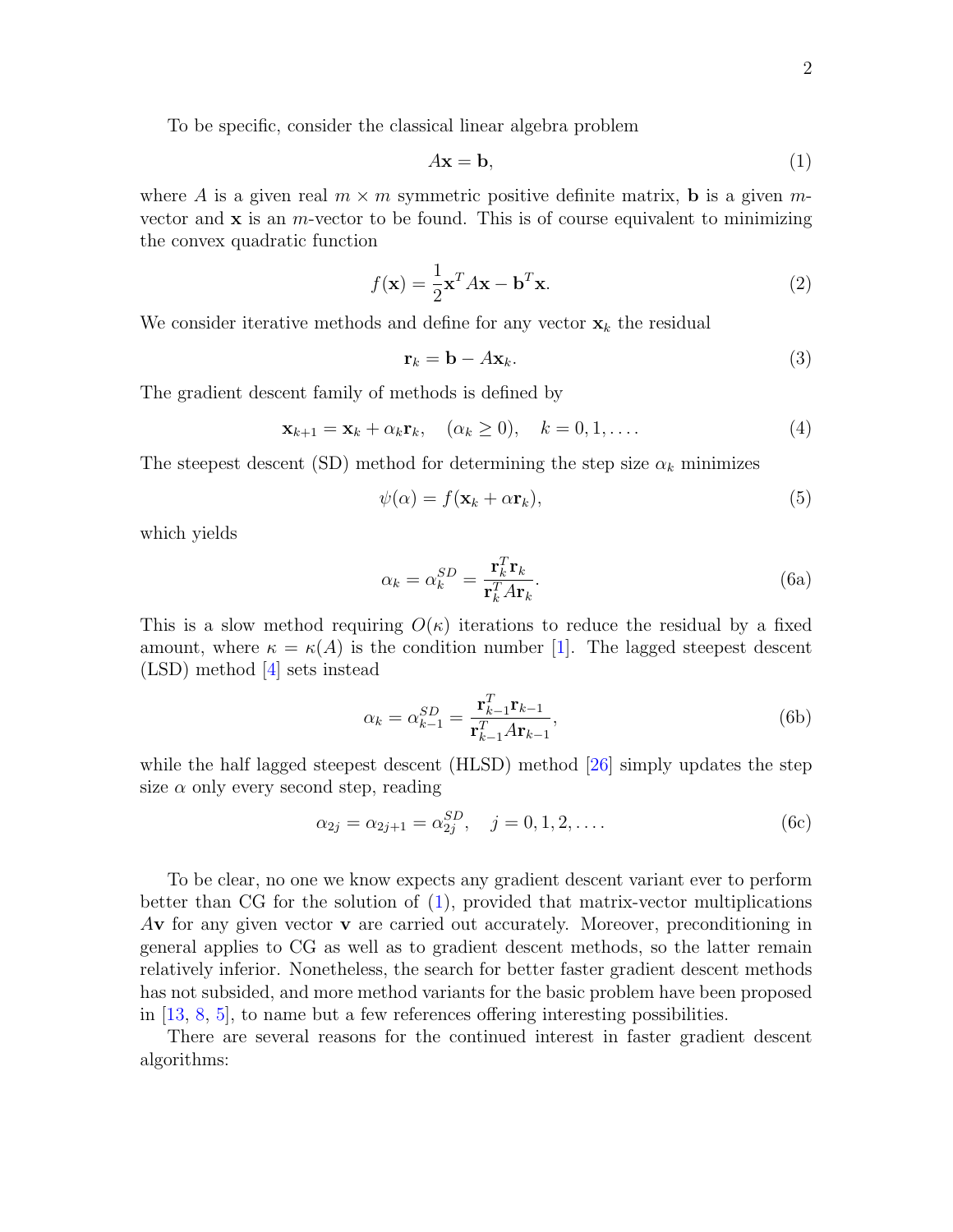- The linear CG algorithm does lose some of its luster when applied to more general problems than [\(1\)](#page-1-0) which arise in specific applications, such as in boxconstrained optimization [\[7,](#page-25-5) [11\]](#page-25-6) and certain nonlinear problems arising in image processing [\[2,](#page-24-2) [19\]](#page-25-7). If matrix-vector multiplications are performed only approximately then CG can lose efficiency more rapidly than gradient descent, as Experiment [1](#page-2-0) below shows; see also [\[15,](#page-25-8) [18\]](#page-25-9).
- Gradient descent methods enjoy a natural interpretation as artificial time integration methods with different step size strategies [\[2,](#page-24-2) [3,](#page-24-3) [19,](#page-25-7) [22\]](#page-26-1). This is particularly useful for certain inverse problems, e.g., for image deblurring.
- The state of theory for faster gradient descent methods is currently unsatisfactory. There exist essential convergence theorems [\[13,](#page-25-0) [26,](#page-26-0) [10\]](#page-25-10), but they are at best as strong as the simple convergence theorems available for SD, and they do not explain why the rate of convergence of these faster gradient descent methods is more like that of CG than SD, see Table [1](#page-5-0) in Experiment [2](#page-5-1) below.

<span id="page-2-0"></span>Experiment 1 Let us first define what we will consistently refer to below as the model Poisson problem. The PDE

<span id="page-2-1"></span>
$$
-\Delta u = q, \quad 0 < x, y < 1,\tag{7}
$$

with  $q(x, y)$  known and subject to homogeneous Dirichlet boundary conditions, is discretized using the standard 5-point difference scheme. Utilizing a uniform mesh width  $h = 1/(J+1)$ , and denoting by **b** the reshaped mesh function of  $q(ih, jh)$ ,  $1 \leq i, j \leq J$ , and also letting  $x$  be likewise composed of solution mesh values, we have a problem [\(1\)](#page-1-0) with  $m = J^2$  unknowns and a sparse, large, symmetric positive definite matrix A. Note that the condition number  $\kappa(A)$  is proportional to m.

The CG method is certainly better than LSD for this problem, for any positive integer m, never yielding a larger value of  $f(\mathbf{x}_n)$  for any number of iterations n.

Next, we slightly perturb [\(7\)](#page-2-1) by considering the nonlinear PDE

$$
-\Delta(u+0.005/(1+u^2)) = q, \quad 0 < x, y < 1,
$$

with ||u|| known not to be small. We select q as specified in Experiment [2](#page-5-1) below: this is not central here. This PDE is discretized as above, and thus we proceed to solve a perturbed version of the model Poisson problem in which for any given vector **v** the product A**v** is replaced by the matrix-vector product  $A(\mathbf{v} + 0.005/(1+\mathbf{v}^2))$ , where  $v^2$  denotes the component-wise square of v. Now, as can be seen in Fig. [1,](#page-3-0) the LSD method is better, being more robust than CG against small perturbations to the problem  $(1).<sup>1</sup>$  $(1).<sup>1</sup>$  $(1).<sup>1</sup>$  $(1).<sup>1</sup>$ 

<span id="page-2-2"></span><sup>&</sup>lt;sup>1</sup> The vector  $\ell_2$  norm is utilized here and elsewhere, unless otherwise specified.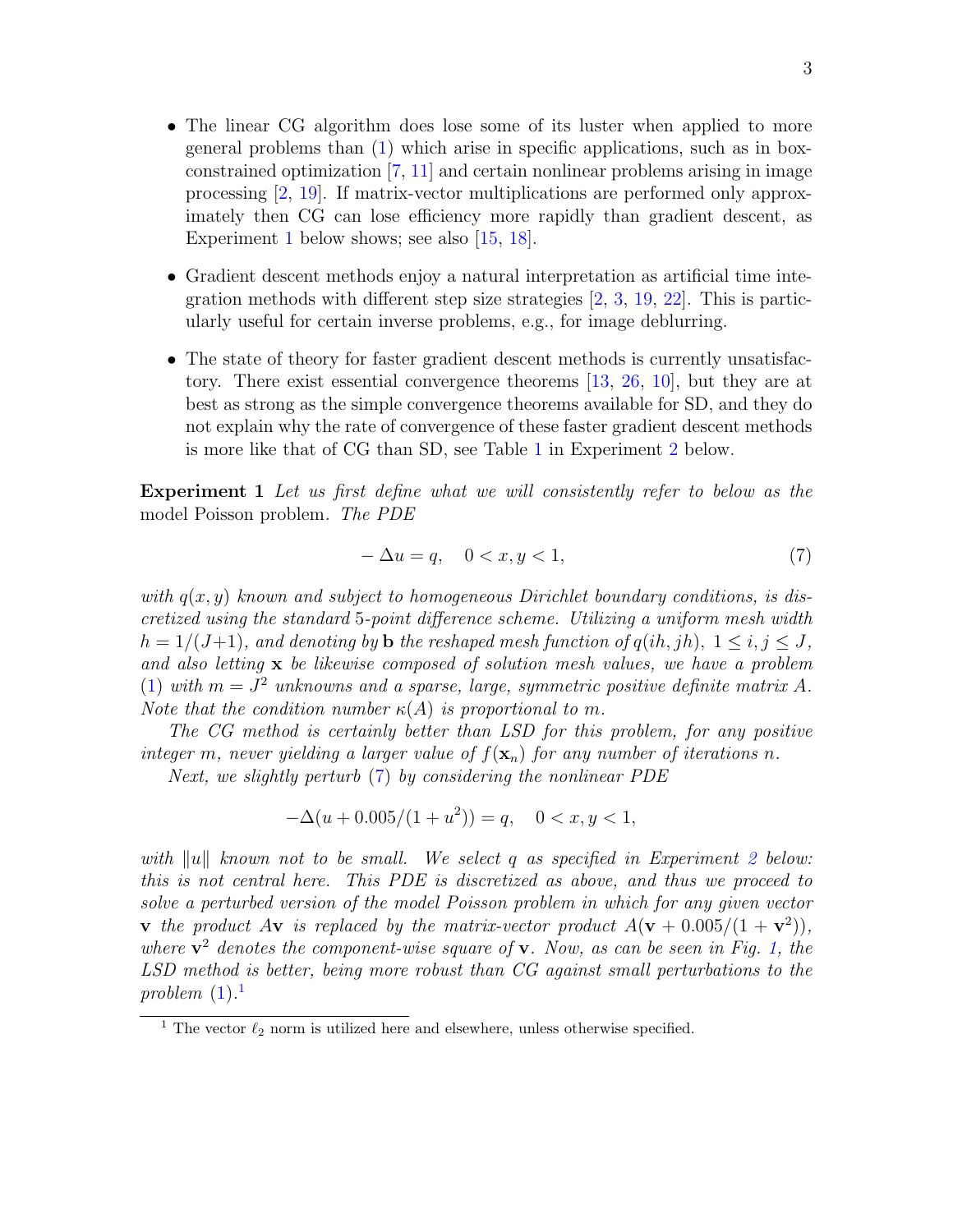

<span id="page-3-0"></span>Figure 1: Relative residuals  $\|\mathbf{r}_k\|/\|\mathbf{r}_0\|$  for CG and LSD applied to a small perturbation of the model Poisson problem, with  $m = 3721$ .

In [\[2\]](#page-24-2) the gradient descent method was interpreted as a forward Euler discretization of the time-dependent ODE

<span id="page-3-3"></span>
$$
\frac{d\mathbf{x}}{dt} = \mathbf{b} - A\mathbf{x},\tag{8}
$$

integrated to steady state. The absolute stability bound

<span id="page-3-2"></span>
$$
\alpha_k \le \frac{2}{\lambda_1},\tag{9}
$$

where  $\lambda_1 \geq \lambda_2 \geq \cdots \geq \lambda_m > 0$  $\lambda_1 \geq \lambda_2 \geq \cdots \geq \lambda_m > 0$  $\lambda_1 \geq \lambda_2 \geq \cdots \geq \lambda_m > 0$  are the eigenvalues of  $A$ <sup>2</sup>, must be obeyed if a uniform step size  $\alpha_k = \alpha$  is to be employed. This artificial-time interpretation also suggests that the larger the average step size the smaller the total number of gradient descent iterations (or steps) required.

Further, it is well-known that the SD iteration is quite effective at the beginning, so long as not too many iterations are taken [\[1,](#page-24-1) [23,](#page-26-2) [2,](#page-24-2) [19\]](#page-25-7). It slows down later on because the vector of residuals tends, as the iterative algorithm proceeds, towards staying in a two-dimensional plane spanned by the eigenvectors corresponding to the largest and smallest eigenvalues,  $\lambda_1$  and  $\lambda_m$ . This in turn causes the selected step sizes  $\alpha_k$  to oscillate inanely, resulting in a method that is not better asymptotically than working throughout with the uniform step size

$$
\alpha_k \equiv \alpha = \frac{2}{\lambda_1 + \lambda_m},\tag{10}
$$

see [\[2\]](#page-24-2). The faster gradient descent methods must therefore occasionally strongly violate the absolute stability bound [\(9\)](#page-3-2). Such a large and unstable step is then preceded or followed by small steps to keep the whole process converging.

<span id="page-3-1"></span><sup>&</sup>lt;sup>2</sup> Let us assume throughout for simplicity that  $\lambda_1 > \lambda_2$  and  $\lambda_{m-1} > \lambda_m$ .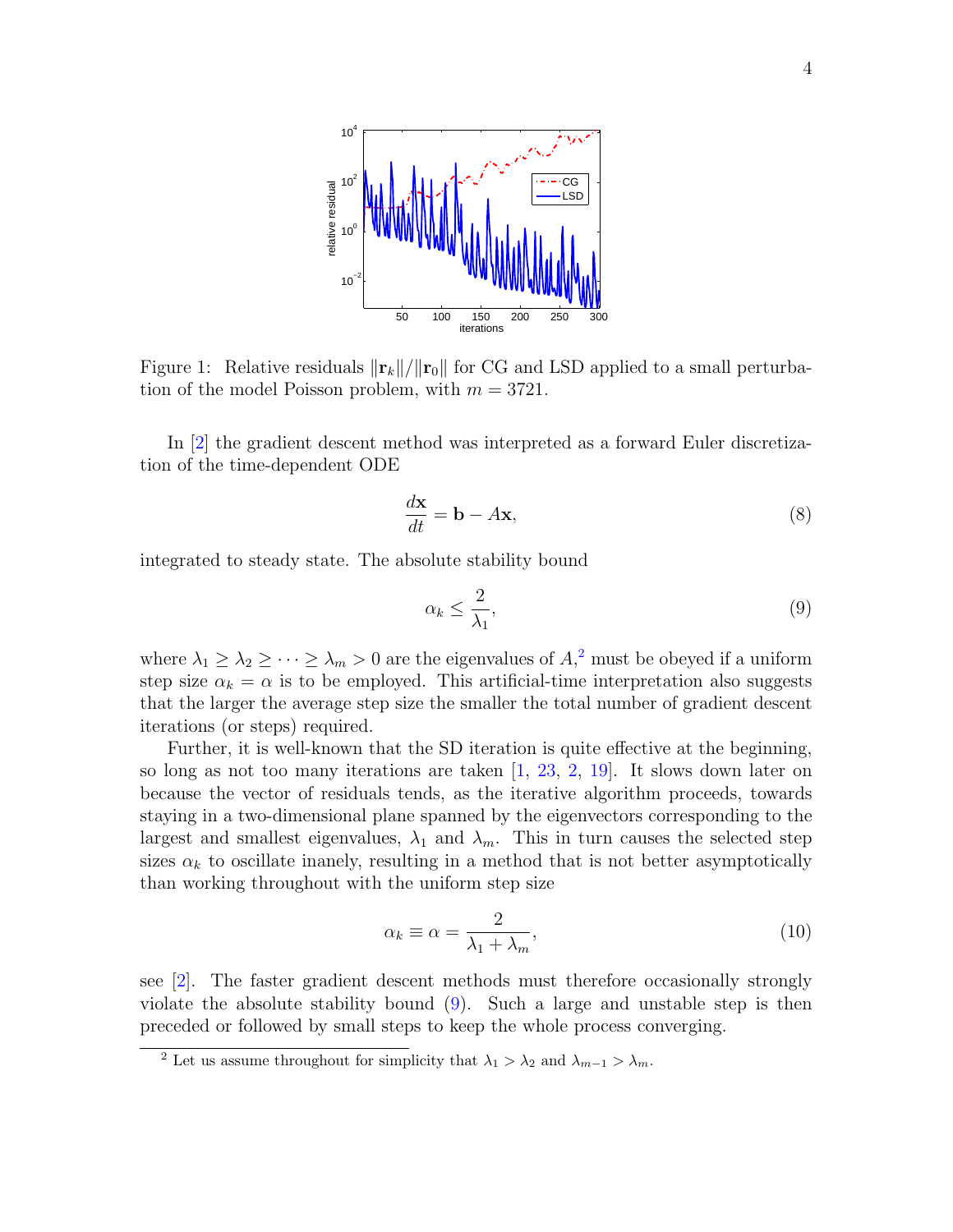Thus, to better understand the behavior of faster gradient descent methods we should study the behavior of the corresponding dynamical systems, observing the progress of the normalized vector of squared residuals. In this paper we show, by calculating Lyapunov exponents and by numerical experimentation, that these dynamical systems exhibit chaotic behavior. In particular, their produced sequences of iterates are sensitive to the initial data, and the normalized residual vectors behave in a quasi-random fashion, rather than converging to a two-limit cycle as in the SD method. The prospect that the *slow* SD method yields an orderly two-limit cycle whereas the faster methods are chaotic is tantalizing in itself. Unfortunately, it also suggests that comparing these faster methods thoroughly could turn out to be a rather involved task, as stopping an oscillating sequence of residual norms by some fixed tolerance is somewhat arbitrary.

In Section [2](#page-4-0) we introduce additional faster gradient descent methods and then investigate numerically their sensitivity to changes in the initial data. A comparison of various gradient descent variants for different matrices A and different initial values is given in Section [3.](#page-6-0) In Section [4](#page-10-0) we then define the corresponding dynamical systems and measure their Lyapunov exponents, observing chaos for the faster methods.

The simplest methods we consider are relaxed SD, where at each iteration  $k$  we calculate  $\alpha_k^{SD}$  by [\(6a\)](#page-1-1) and set

$$
\alpha_k = \omega \alpha_k^{SD},\tag{11}
$$

with  $0 < \omega < 2$  a fixed constant [\[25\]](#page-26-3). We refer to this as  $SD(\omega)$ . It turns out that there is a range of parameter values  $\omega$  contained in the interval  $(0, 1)$  which yield fast, chaotic gradient descent methods. In Section [5](#page-14-0) we further investigate this surprising damped steepest descent family.

The SD method is special in that its iteration residuals tend to oscillate in a two-dimensional plane [\[1\]](#page-24-1), a trap which the faster, chaotic gradient descent methods avoid. But the behavior of the latter near planar sub-cycles is important nonetheless, and this is investigated in Sections [6](#page-18-0) and [7.](#page-19-0) Conclusions and further discussion are offered in Section [8.](#page-22-0)

## <span id="page-4-0"></span>2 Sensitivity to Initial Conditions

Let us introduce several additional faster gradient descent variants that have been considered by others. We can denote the methods considered in  $[8]$  by HLSD(s), where each steepest descent step size is kept fixed for s consecutive iterations. Thus,  $HLSD(2) = HLSD$ , and more generally they are defined by

$$
\alpha_{sj} = \alpha_{sj+1} = \dots = \alpha_{s(j+1)-1} = \alpha_{sj}^{SD}, \quad j = 0, 1, 2, \dots
$$
 (12)

The method we shall denote by LSD(s) sets

$$
\alpha_k = \alpha_{k-s}^{SD},\tag{13}
$$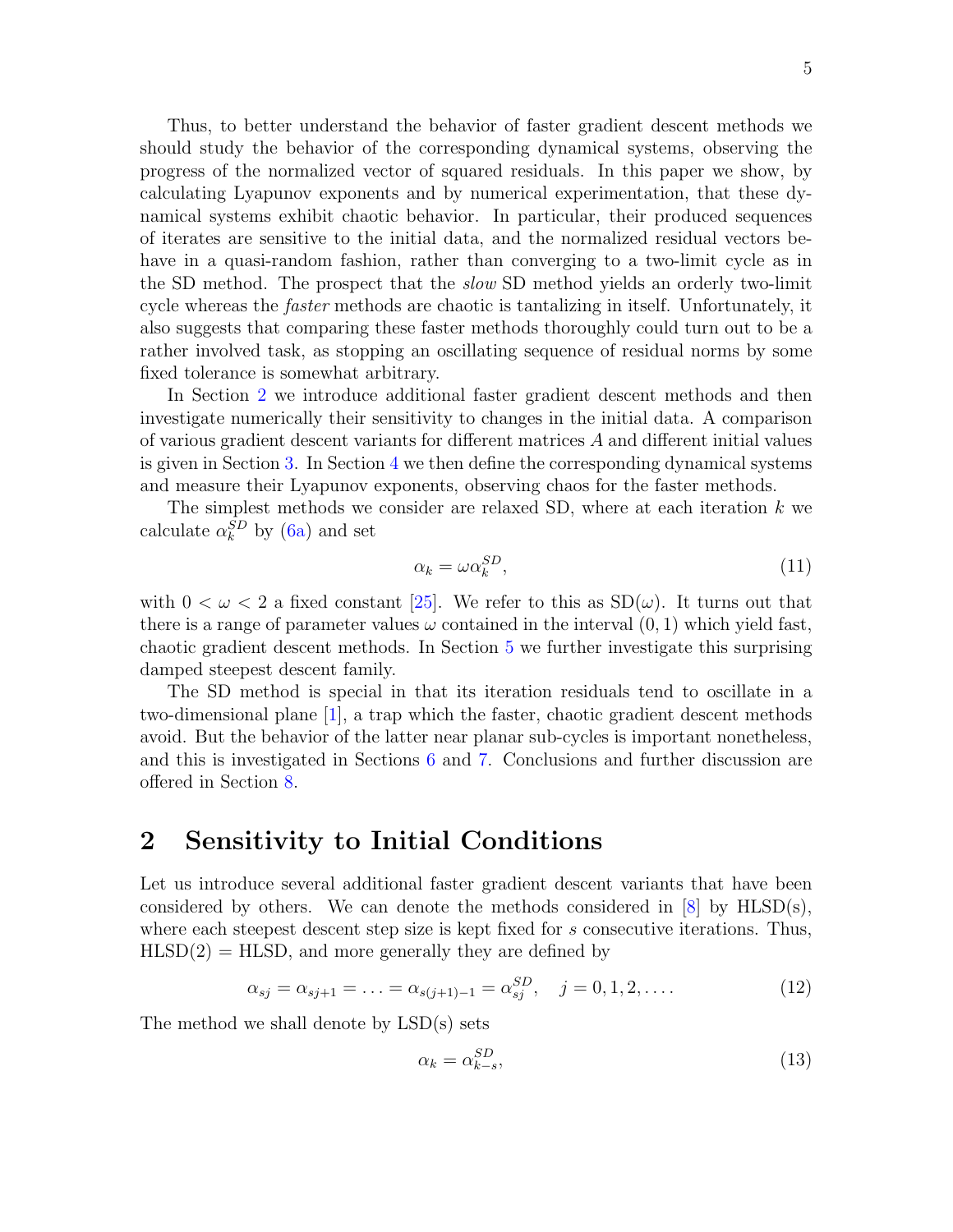so  $LSD(1) = LSD$ . A variant of this, denoted here by  $RLSD(s)$ , chooses the step size  $\alpha_k$  randomly from  $\alpha_k^{SD}, \alpha_{k-1}^{SD}, \ldots, \alpha_{k-s}^{SD}$ . See [\[13\]](#page-25-0). Another method mixes the step sizes  $\alpha_k^{SD}$  and

$$
\alpha_k^{OM} = \frac{\mathbf{r}_k^T A \mathbf{r}_k}{(A \mathbf{r}_k)^T A \mathbf{r}_k}
$$

either regularly alternating [\[9\]](#page-25-11) (SDOM) or by a uniformly weighted random average of the two [\[2\]](#page-24-2) (RSDOM). Finally we consider a relaxation method which sets the step size as in  $SD(\omega)$  but with  $\omega \in (0, 1]$  selected at each step as uniformly random (RSD). This was considered in [\[26\]](#page-26-0).

All these methods significantly improve the speed of convergence of the SD method, for some choices of the parameters involved.

<span id="page-5-1"></span>**Experiment 2** Consider the unperturbed model Poisson problem described in Experiment [1.](#page-2-0) Table [1](#page-5-0) records iteration counts required by different methods to bring the relative residual norm  $\|\mathbf{r}_k\|/\|\mathbf{r}_0\|$  below a tolerance of  $10^{-12}$ , for a right hand side  $\mathbf{b} = \mathbf{1}$  of all ones.

| m    | $\mathbf{x}_0$ | CG  | <b>SD</b> |     | <b>HLSD</b> | LSD(2) | SD(0.8) | <b>RSD</b> | (4) |
|------|----------------|-----|-----------|-----|-------------|--------|---------|------------|-----|
| 49   | a)             | 10  | 341       | 71  | 69          | 87     | 113     | 145        | 82  |
|      | b)             | 10  | 341       | 77  | 62          | 85     | 120     | 170        | 77  |
| 225  | a)             | 33  | 1414      | 141 | 179         | 152    | 279     | 302        | 127 |
|      | b)             | 32  | 1414      | 215 | 151         | 143    | 290     | 393        | 166 |
| 961  | a)             | 71  | 5721      | 412 | 279         | 313    | 585     | 717        | 311 |
|      | b)             | 70  | 5721      | 441 | 417         | 377    | 535     | 1049       | 319 |
| 3969 | a)             | 143 | 22979     | 797 | 712         | 732    | 1331    | 1313       | 692 |
|      | $\mathbf{b}$   | 143 | 22979     | 976 | 567         | 828    | 1459    | 1901       | 585 |

<span id="page-5-0"></span>Table 1: Iteration counts for the model Poisson problem using gradient descent with different step size choices for initial vectors (a)  $\mathbf{x}_0 = \mathbf{0}$  and (b)  $\mathbf{x}_0 = 10^{-3} \cdot \mathbf{1}$ .

We use two starting guesses as specified in the Table's caption. They are equally smooth and differ from each other by  $10^{-3}$  in the maximum norm.

The results in Table [1](#page-5-0) exhibit the usual traits of the faster gradient descent methods observed, e.g., in [\[2\]](#page-24-2). Thus, (i) the iteration counts increase much slower than  $\kappa =$  $O(m)$ , behaving more like those of CG in trend, (ii) none of these gradient descent method variants is consistently better than the others, and (iii) the progress of the iteration counts as a function of m is less consistent than that of CG. The latter observation relates directly to the fact that the quantities  $\|\mathbf{r}_k\|$  oscillate wildly as a function of k; see Fig. 2 of  $[2]$ , where the behavior of the resulting step size sequence is also depicted.

Furthermore, we observe here the sensitivity of the total number of iterations required to achieve a fixed accuracy to small changes in the initial vector  $\mathbf{x}_0$ . This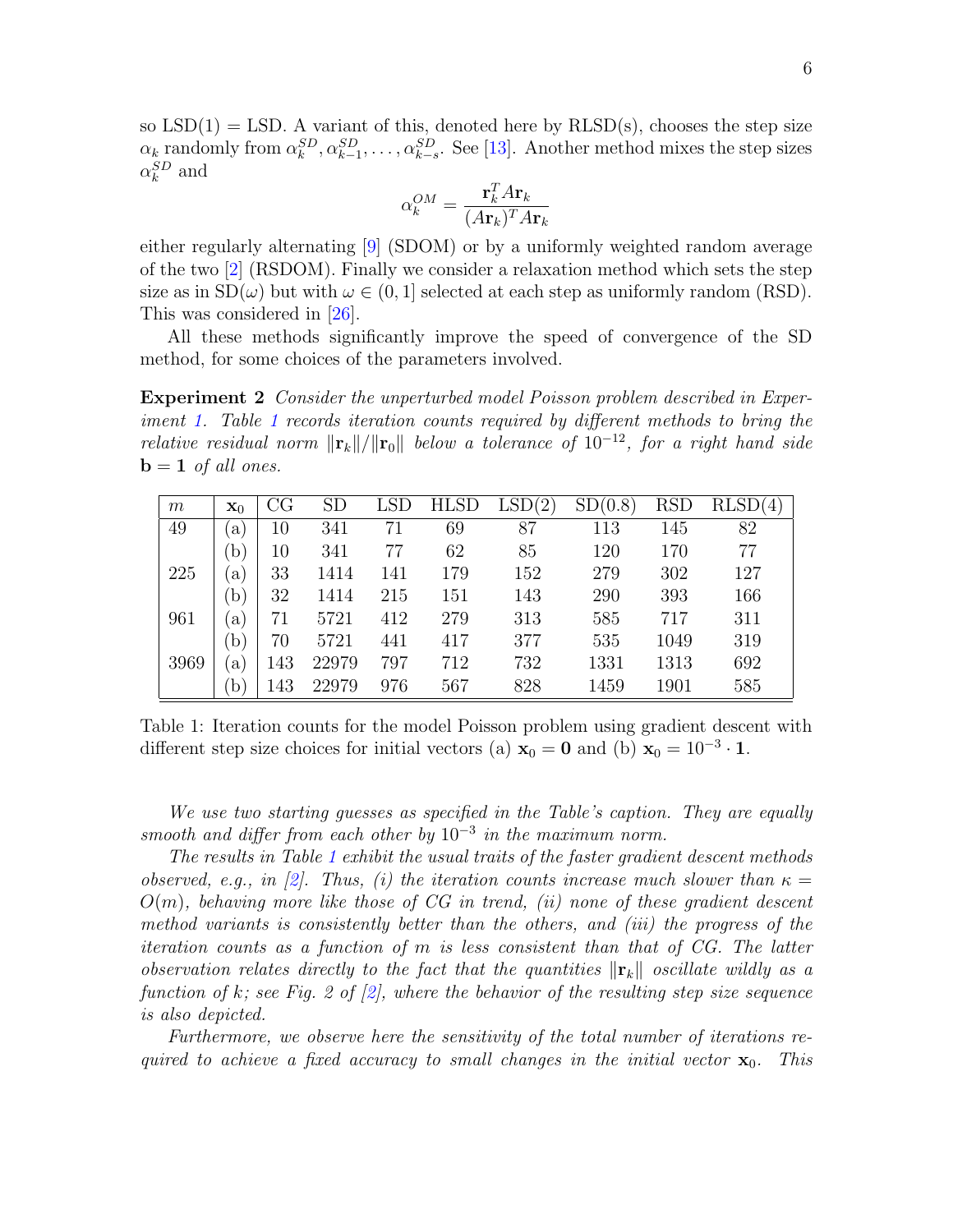is in marked contrast to the behavior of the CG iteration, or the SD iteration, and it suggests a chaotic behavior of the iterative process for the faster gradient descent methods.



<span id="page-6-1"></span>

To further illustrate the point, Fig. [2](#page-6-1) depicts iteration counts, applying LSD to the model Poisson problem for  $m = 121$ , where now the initial guess is perturbed to

$$
\mathbf{x}_0 = a_1 \mathbf{e}_1 + a_2 \mathbf{e}_2.
$$

Here  $-10^{-3} \le a_i \le 10^{-3}$ , and  $\mathbf{e}_1$  and  $\mathbf{e}_2$  are two randomly chosen orthogonal vectors. The iteration counts for a tolerance of 10<sup>−</sup><sup>8</sup> on the relative residual norm are plotted as a function of  $a_1$  on the horizontal axis and  $a_2$  on the vertical axis. These counts varied between 96 (black) and 127 (white). The intricate structure is characteristic of chaotic dynamical systems.

# <span id="page-6-0"></span>3 Comparison of Various Methods

In this section we compare statistically the performance of the faster gradient descent algorithms by averaging over 100 different initial vectors (or equivalently over different right hand sides).

In order to make sure we are not seeing artifacts from the highly symmetrical Poisson problem on a uniform mesh, we consider here also three other matrices.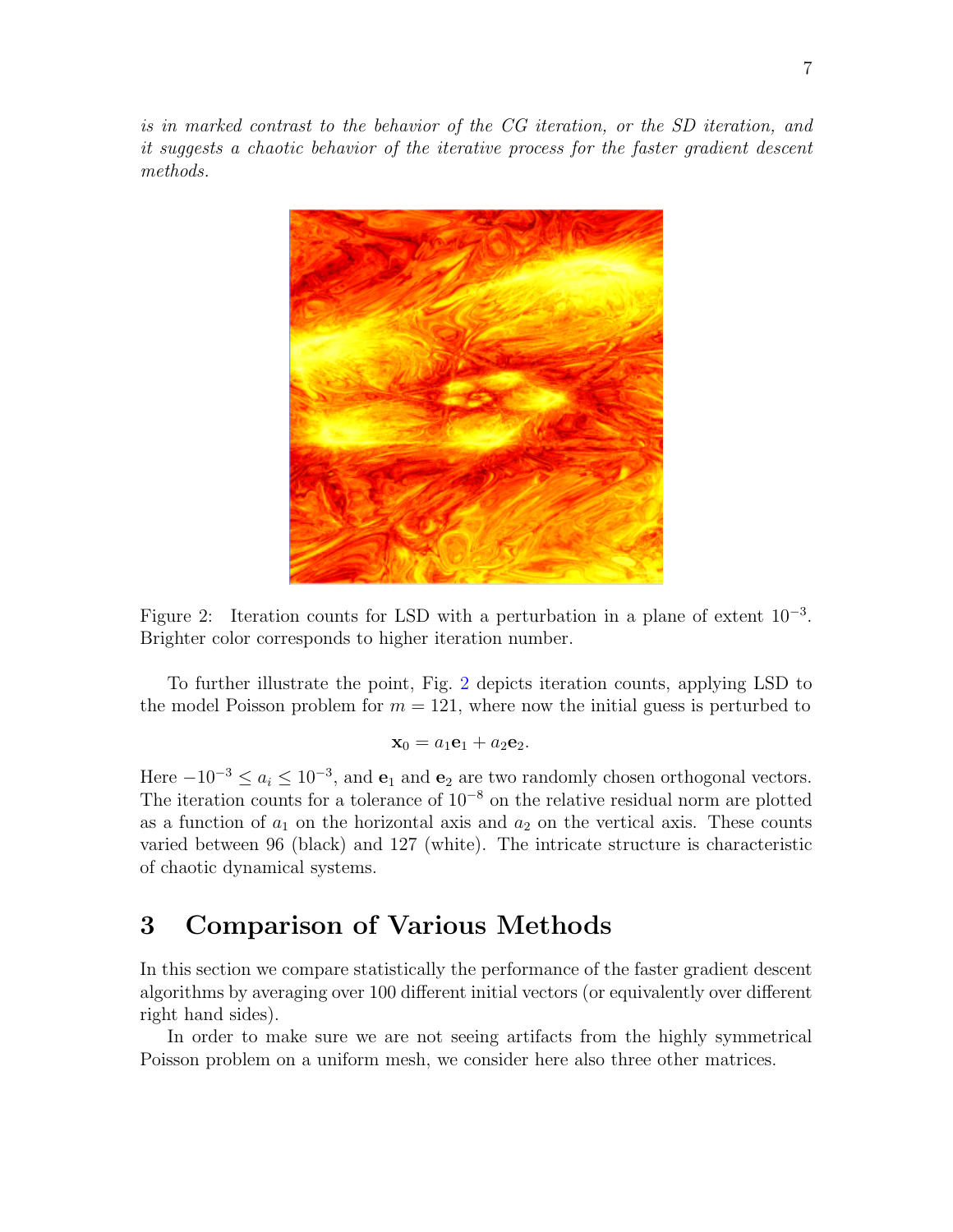

<span id="page-7-0"></span>Figure 3: A generalized Poisson equation with variable conductivity  $\sigma(\mathbf{x})$  was discretized using linear finite elements, resulting in an  $m \times m$  matrix with  $m = 5970$ and  $\kappa(A) = 3800$ .

1. First, consider what is commonly referred to as the generalized Poisson equation

<span id="page-7-1"></span>
$$
-\nabla(\sigma(\mathbf{x})\nabla u) = q,\tag{14}
$$

subject to homogeneous Dirichlet boundary conditions, on a 3D cone geometry depicted in Fig. [3.](#page-7-0) The (positive) conductivity  $\sigma(\mathbf{x})$  was taken to vary linearly in a direction orthogonal to the symmetry axis of the cone. The resulting system was discretized using a nodal finite element method with second order elements, resulting in a matrix A of dimension  $m = 5970$ . We refer to this below as the FEM model.

2. Next, denoting by L the matrix corresponding to the model Poisson problem for [\(7\)](#page-2-1), we consider the matrix

<span id="page-7-2"></span>
$$
A = L^{-2} + 10^{-3}L,\t\t(15)
$$

which is typical in systems that arise in regularized inverse problems involving PDEs  $[30]$ . Note that to form matrix-vector products  $A$ v, an inner linear problem  $Ly = w$  must be solved twice. In our experiments this is done accurately using a direct method.

3. Finally, we consider a diagonal matrix A with random positive eigenvalues constrained to have a specified condition number  $\kappa = \lambda_1/\lambda_m$ .

**Experiment 3** Fig. [4](#page-8-0) shows the average number of iterations required to converge to various tolerances for the FEM model. Results with tol= $10^{-6}$  for a model Poisson system of comparable size are also displayed for comparison. We show the average number of iterations for 100 randomly chosen smooth initial vectors  $x_0$ . The random vectors were constructed by placing 10 Gaussian hat sources of the form  $e^{-\frac{||\mathbf{x}-\tilde{\mathbf{x}}||^2}{2}}$ at random locations  $\tilde{\mathbf{x}}$  in the geometry. The interval shown on each datum represents the 95% confidence interval.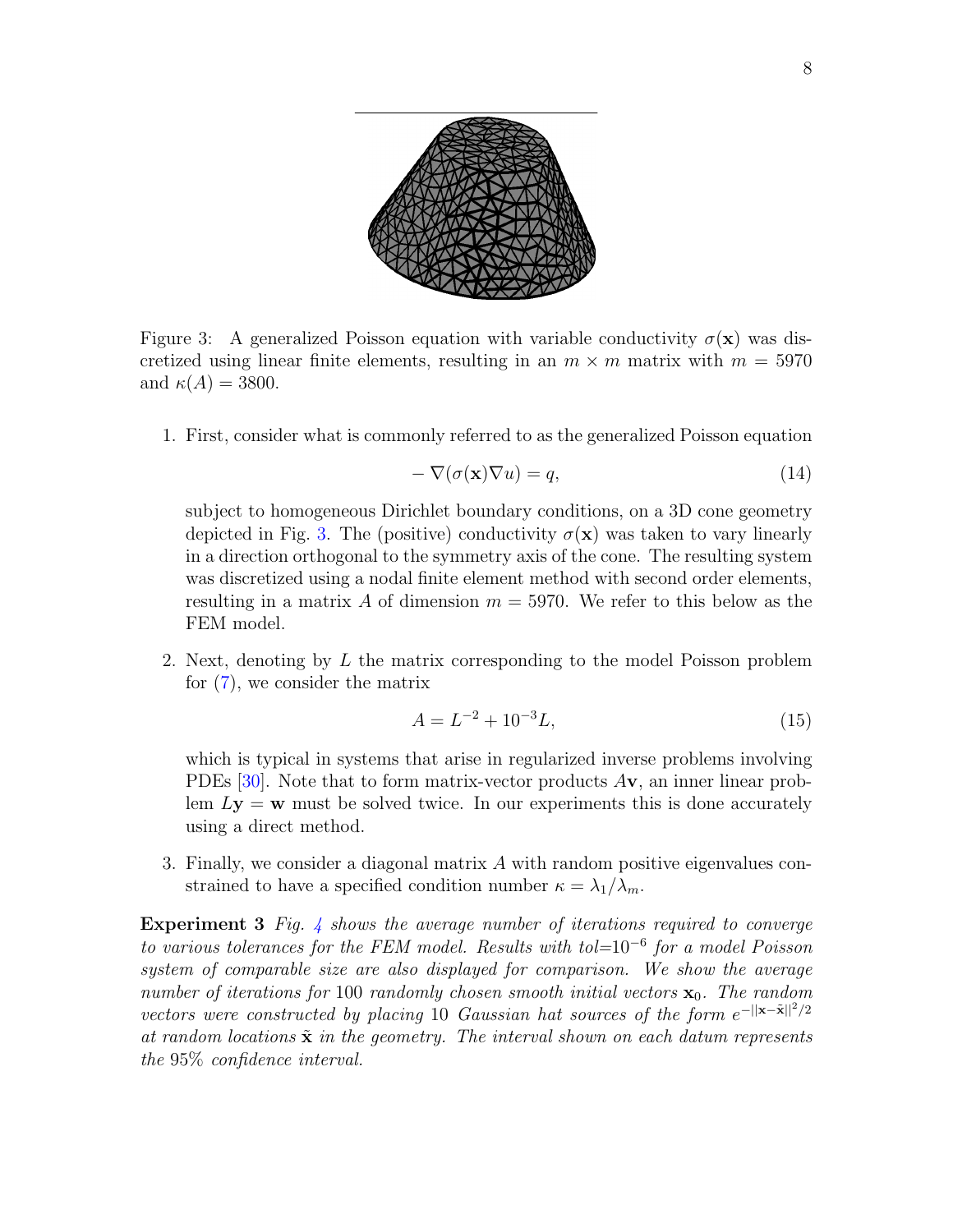

<span id="page-8-0"></span>Figure 4: Average iteration counts and 95% confidence intervals for the finite element discretization of [\(14\)](#page-7-1) with  $m = 5970$ ,  $\kappa(A) = 3800$ . Also displayed are corresponding results for the model Poisson model problem with  $m = 5929$ ,  $\kappa(A) = 3500$ .

Fig. [5](#page-9-0) displays the results applied to  $(15)$  for various tolerances. For comparison we also show results with tol= $10^{-6}$  for a diagonal positive definite random matrix of the same size and condition number.

These experiments yield the following observations:

- 1. The methods' performance for the finite element discretization of the generalized Poisson system is similar in general trend to their performance for the model finite difference discretization of the Poisson equation on a square mesh.
- 2. The methods' performance for the inverse problem matrix [\(15\)](#page-7-2) is similar in trend to that for a diagonal positive definite random matrix having the same condition number. Together with the previous observation, it appears that we can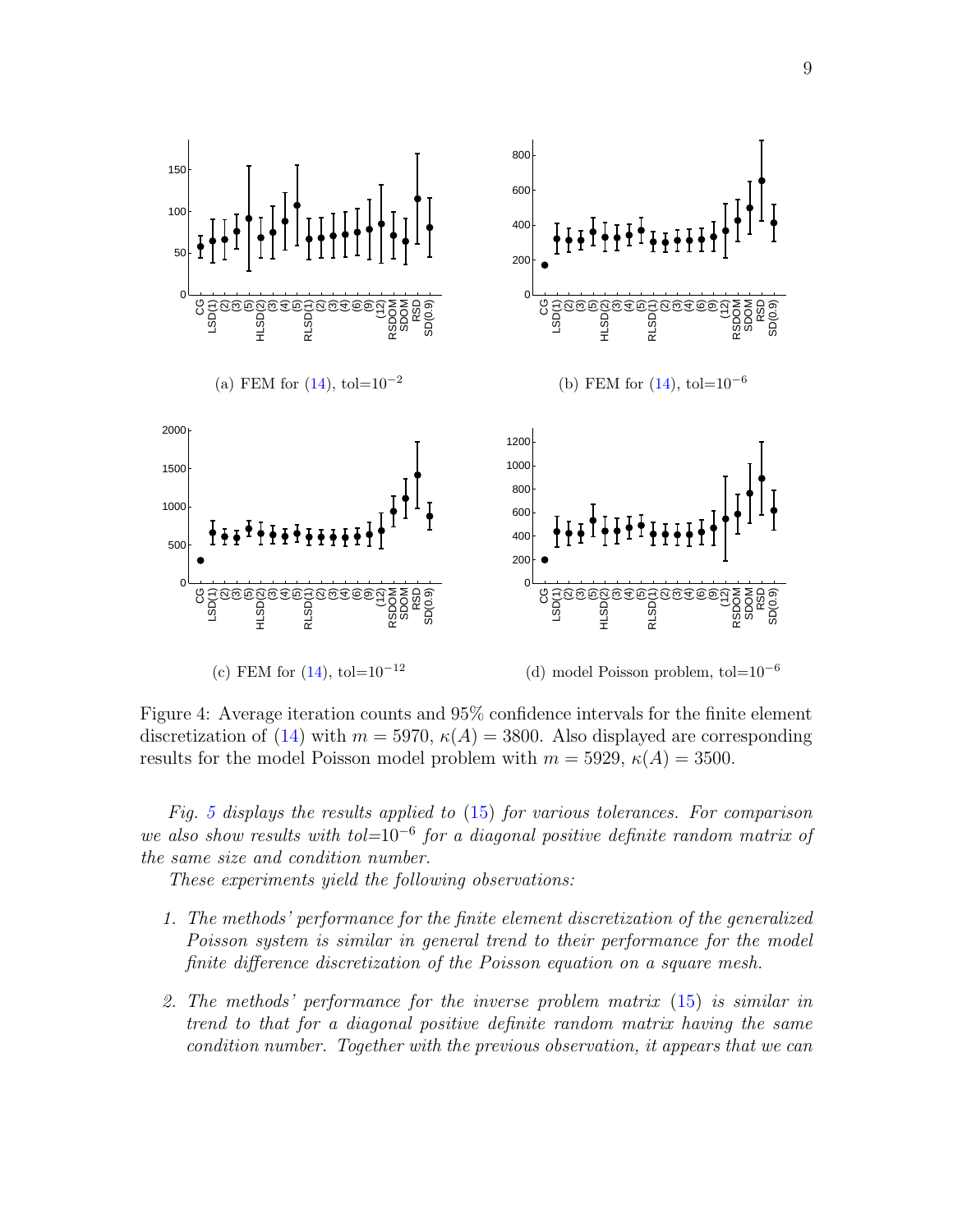

<span id="page-9-0"></span>Figure 5: Average iteration counts and 95% confidence intervals for the inverse prob-lem equations [\(15\)](#page-7-2) with  $m = 961$ ,  $\kappa(A) = 400$ . Results for a diagonal positive definite random matrix of the same size and condition number are also displayed.

analyze these fast gradient descent methods with synthetic (and not so realistic) matrices.

- 3. For a very coarse tolerance of  $10^{-2}$ , the variants LSD, HLSD, SDOM, and RLSD(1) (which use information from at most one previous step) are clearly superior to the others. The methods with higher lag tend to oscillate in a wilder fashion and with longer periods.
- 4. RSD considered in [\[26\]](#page-26-0) performs much worse than  $SD(\omega)$  with a constant underrelaxation parameter  $\omega = 0.9$ .
- 5. At tighter tolerances than  $10^{-2}$ , the one-step methods (R)SDOM, RSD, and  $SD(\omega)$  are inferior to other faster gradient descent variants.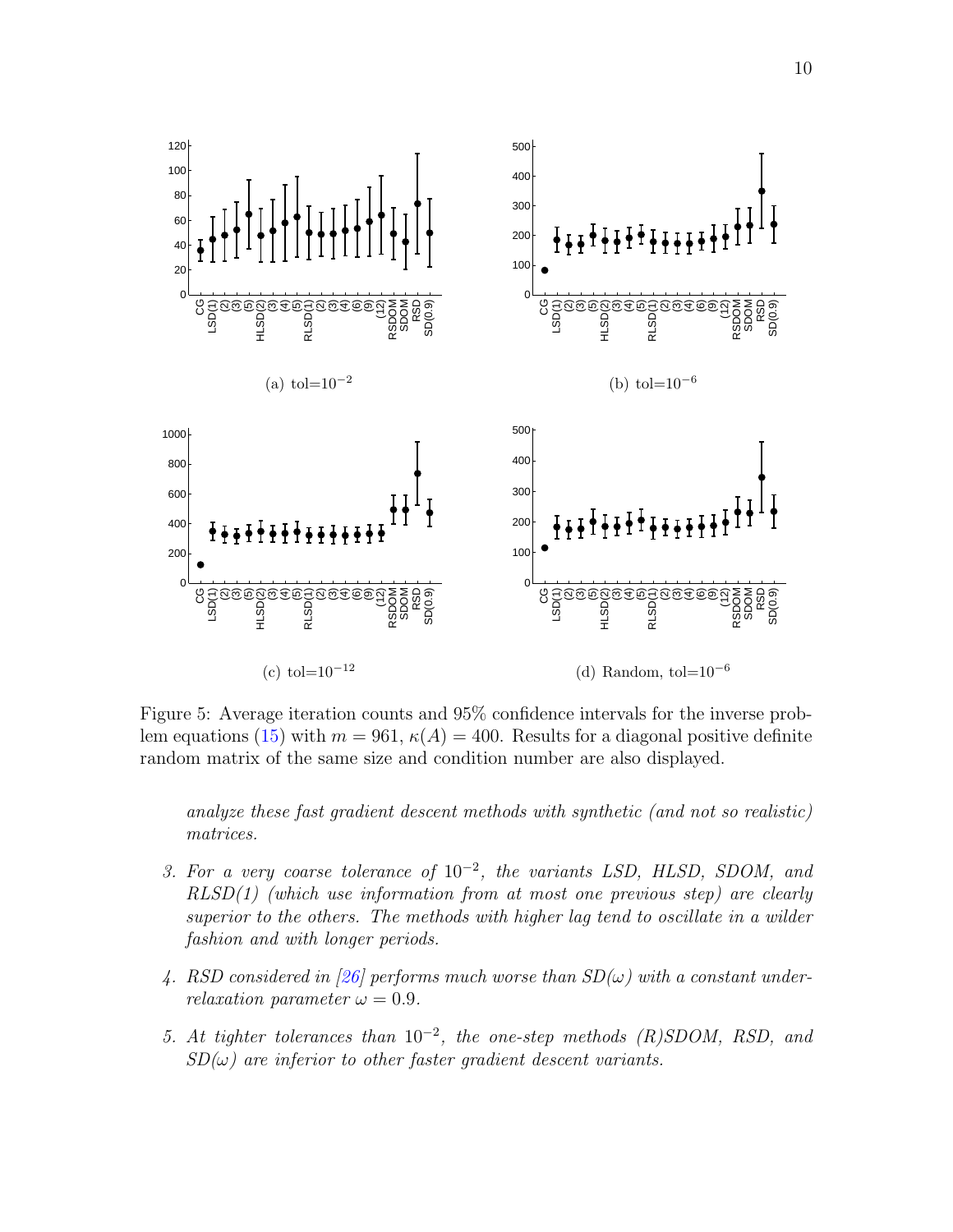6. In the families of LSD, HLSD, and RLSD, a longer lag offers at most an impractically small advantage at tighter tolerances.

Digesting these observations we conclude that LSD, HLSD, and RLSD(1) are experimentally indistinguishable, and are the methods that perform best under a wide variety of circumstances.

Next we turn to examine the behavior of the residual vector for some of the faster methods on one example.

Experiment 4 Consider the FEM model and apply LSD, LSD(2), and HLSD. In Fig.  $6(a)$  $6(a)$  we plot the relative residual norm over a small window. For each of the methods we also display the behavior of  $||\mathbf{r}_k||/||\mathbf{r}_{k-1}||$  in the frequency domain, using the Morlet wavelet transform  $[17]$ . The following observations are in order:

- 1. LSD seems quasi-periodic, as does LSD(2); HLSD is less so.
- 2. The period of LSD is shorter and the amplitude of oscillation much smaller than for  $LSD(2)$ .
- 3. The dominant frequencies of LSD and LSD(2), about 0.16 and 0.1 (corresponding to periods of about 6 and 10 iterations, respectively), appear to be universal for the methods; we have observed the same values for a variety of matrices and right hand sides.
- 4. A large amount of pseudo-randomness can be observed.

The numerical experiments above clearly suggest chaotic behavior in the faster gradient descent methods.

### <span id="page-10-0"></span>4 Chaos

The gradient descent family of methods [\(4\)](#page-1-2) is completely characterized by the residual evolution, written as

<span id="page-10-1"></span>
$$
\mathbf{r}_{k+1} = (1 - \alpha_k A)\mathbf{r}_k, \quad k = 0, 1, \dots
$$
\n
$$
(16)
$$

Furthermore, if we write  $A = U\Lambda U^T$  with U orthogonal and  $\Lambda$  the diagonal matrix of eigenvalues of A, and let  $\hat{\mathbf{r}} = U^T \mathbf{r}$ , then [\(16\)](#page-10-1) becomes

<span id="page-10-2"></span>
$$
\hat{\mathbf{r}}_{k+1} = (1 - \alpha_k \Lambda) \hat{\mathbf{r}}_k,\tag{17}
$$

with  $||\hat{\mathbf{r}}_k|| = ||\mathbf{r}_k||$ . Thus, [\(17\)](#page-10-2) has precisely the same convergence behavior as [\(16\)](#page-10-1), and hence we may consider without loss of generality a diagonal A for analysis purposes. Note that now, if  $\alpha_k = \lambda_i^{-1}$  $i_i^{-1}$  for some  $i, 1 \leq i \leq m$ , then the *i*th component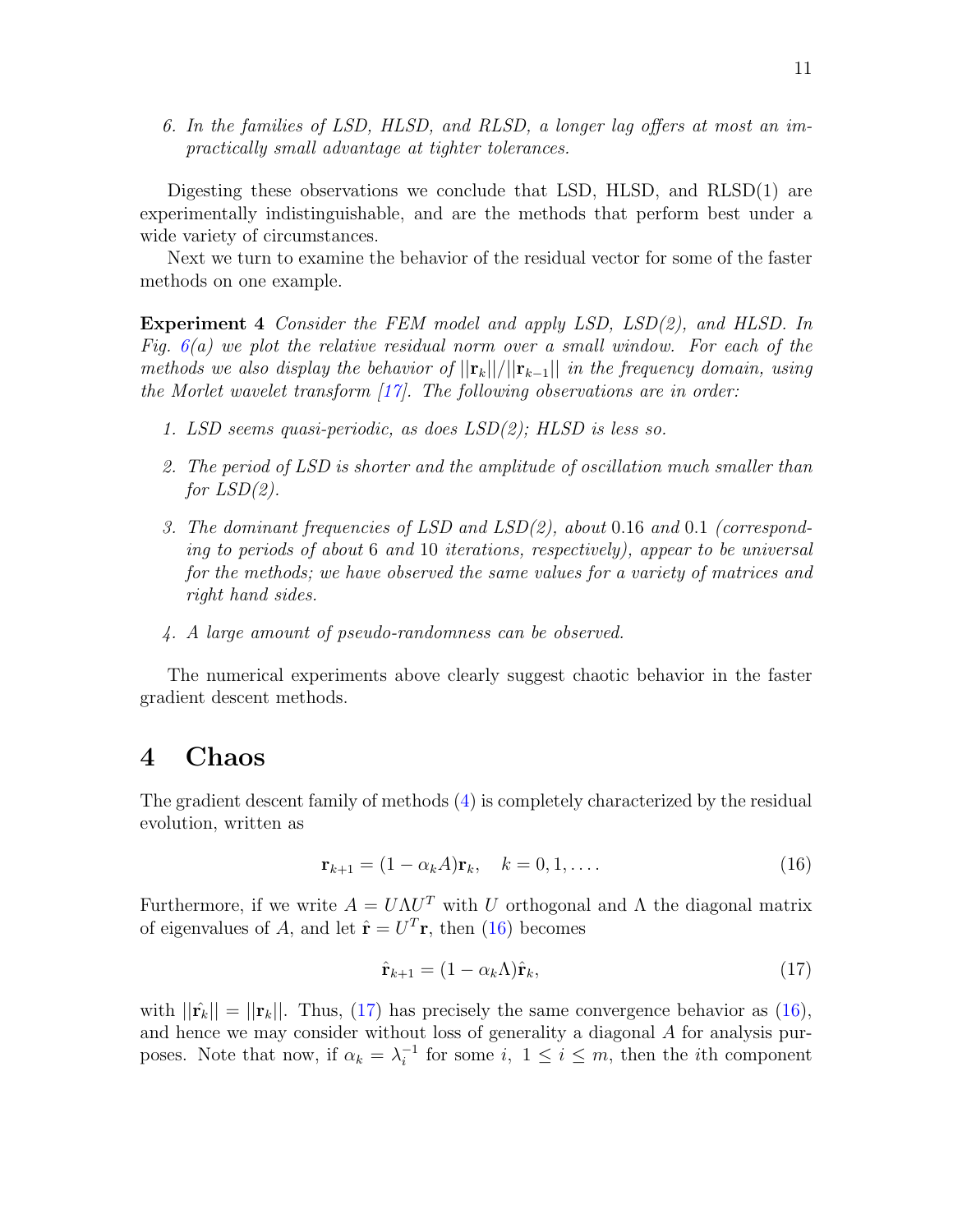

<span id="page-11-0"></span>Figure 6: Performance of LSD, LSD(2), and HLSD: (a) residual versus iteration number on a limited interval of iterations; (b-d) individual frequency domain representations (i.e., magnitudes of the Morlet wavelet transform coefficients) of  $||\mathbf{r}_k||/||\mathbf{r}_{k-1}||$ over the entire iteration range. Results are for the FEM model with  $m = 5970$ .

of the next residual vanishes:  $r_i^{(k+1)} = 0$ . If m is large, though, then even if we knew the eigenvalues we would not want to use them in this way in practice.

Below we will often omit the iteration index  $k$  where no confusion can possibly arise. An alternative notation to  $(16)$ , for instance, is

<span id="page-11-1"></span>
$$
\mathbf{r} \leftarrow (1 - \alpha A)\mathbf{r}.\tag{18}
$$

To study the behavior of these residual vectors, we associate with r the Akaike probability  $\bf{p}$ , see [\[1\]](#page-24-1), which is the component-wise square of the normalized residual, given by

<span id="page-11-2"></span>
$$
p_i = (r_i)^2 / ||\mathbf{r}||^2, \quad i = 1, \dots, m. \tag{19}
$$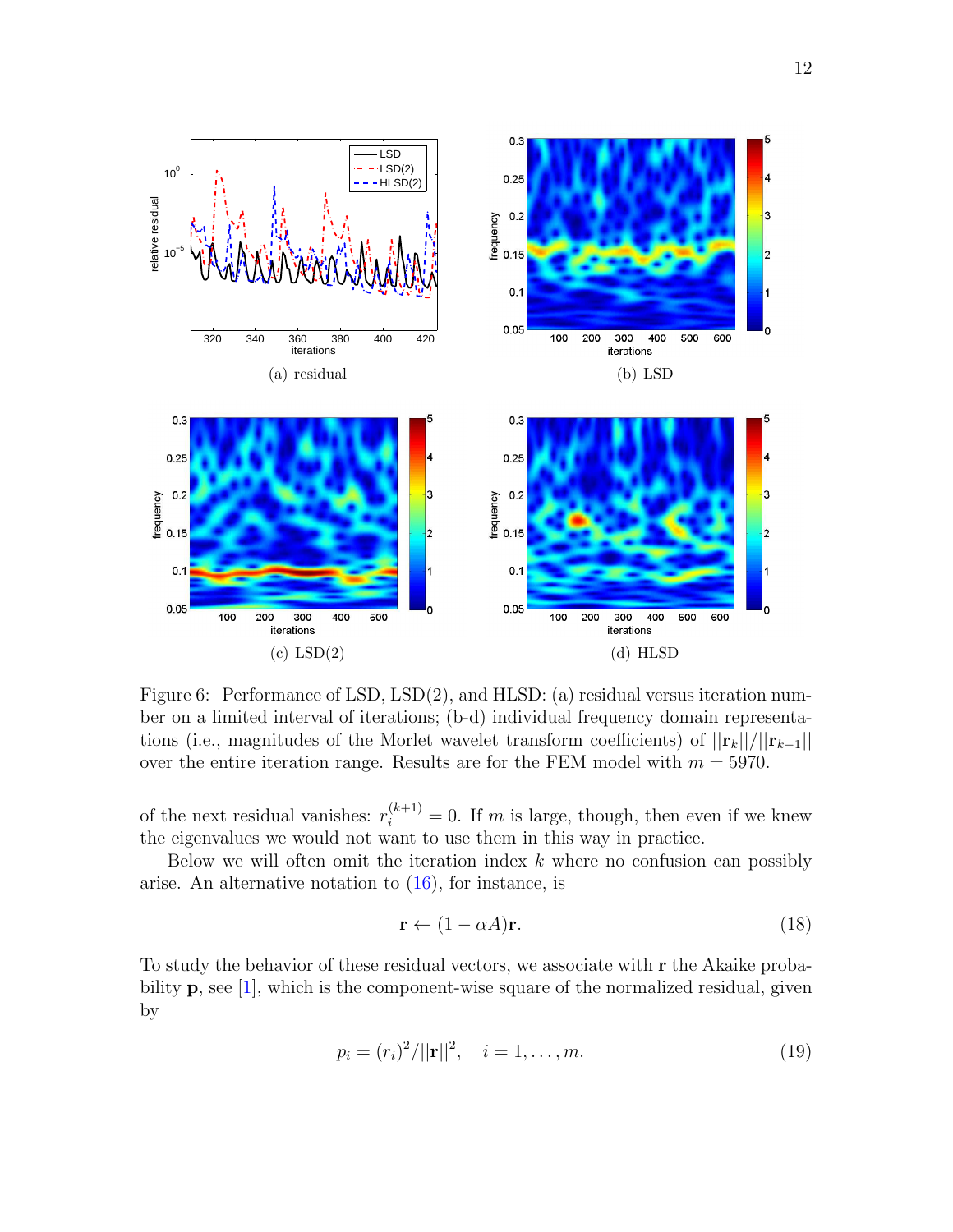Note that p is formally a probability distribution as its values are non-negative and they sum to 1, but it is not really the probability of anything of specific interest as such.

Under the gradient descent family, the Akaike probability evolves according to

<span id="page-12-1"></span>
$$
p_i \leftarrow (\lambda_i - \gamma)^2 p_i / M,\tag{20}
$$

where  $\lambda$  is the vector of the eigenvalues of A,  $\gamma = 1/\alpha$  is the inverse step size, and M is a generic normalizing factor.

Below we use the notation

<span id="page-12-0"></span>
$$
\langle \mathbf{v} \rangle_{\mathbf{p}} \equiv \sum_{i=1}^{m} v_i p_i \tag{21}
$$

for the mean value of  $\bf{v}$  under the probability distribution  $\bf{p}$ . We will further omit the subscript  $p$  in [\(21\)](#page-12-0) if no ambiguity can arise. With this notation we have

$$
M = \langle (\mathbf{\lambda} - \gamma)^2 \rangle_{\mathbf{p}},
$$

and the relative reduction in residual norm

$$
\zeta_k = ||{\bf r}_{k+1}||^2/||{\bf r}_k||^2
$$

can be written (using  $(18)$  and  $(19)$ ) as

<span id="page-12-3"></span><span id="page-12-2"></span>
$$
\zeta = \langle (\lambda - \gamma)^2 \rangle / \gamma^2. \tag{22}
$$

For the steepest descent method we have  $\gamma^{SD} = \langle \mathbf{\lambda} \rangle = \sum_{i=1}^{m} \lambda_i p_i$  and

$$
\zeta^{SD} = \langle (\lambda - \langle \lambda \rangle)^2 \rangle / \langle \lambda \rangle^2, \tag{23}
$$

which is the relative variance of  $\lambda$ . So if we could get the variance to be small, we would get a large reduction in residual norm.

In  $[1]$  it was shown that the iteration  $(20)$ , viewed as a non-linear dynamical system, has a two-cycle attractor. In a nutshell, this paper showed by explicit computation that the variance of  $\lambda$  under **p** in [\(20\)](#page-12-1) is non-decreasing, from which it follows that it must tend to a constant. From this it follows that in the limit p must have only two nonzero values, and it oscillates between them under  $(20)$ . A stability argument then shows that these are the components associated with the largest and smallest eigenvalues of A. In particular, this means that  $\zeta^{SD}$  will never become small, unless the oscillatory values are close to 0 and 1.

The proof in [\[1\]](#page-24-1) does not apply for any of the other members of the gradient descent family considered here. To analyze these other, faster methods and establish their chaotic behavior we compute the Lyapunov spectrum [\[21\]](#page-26-5) associated with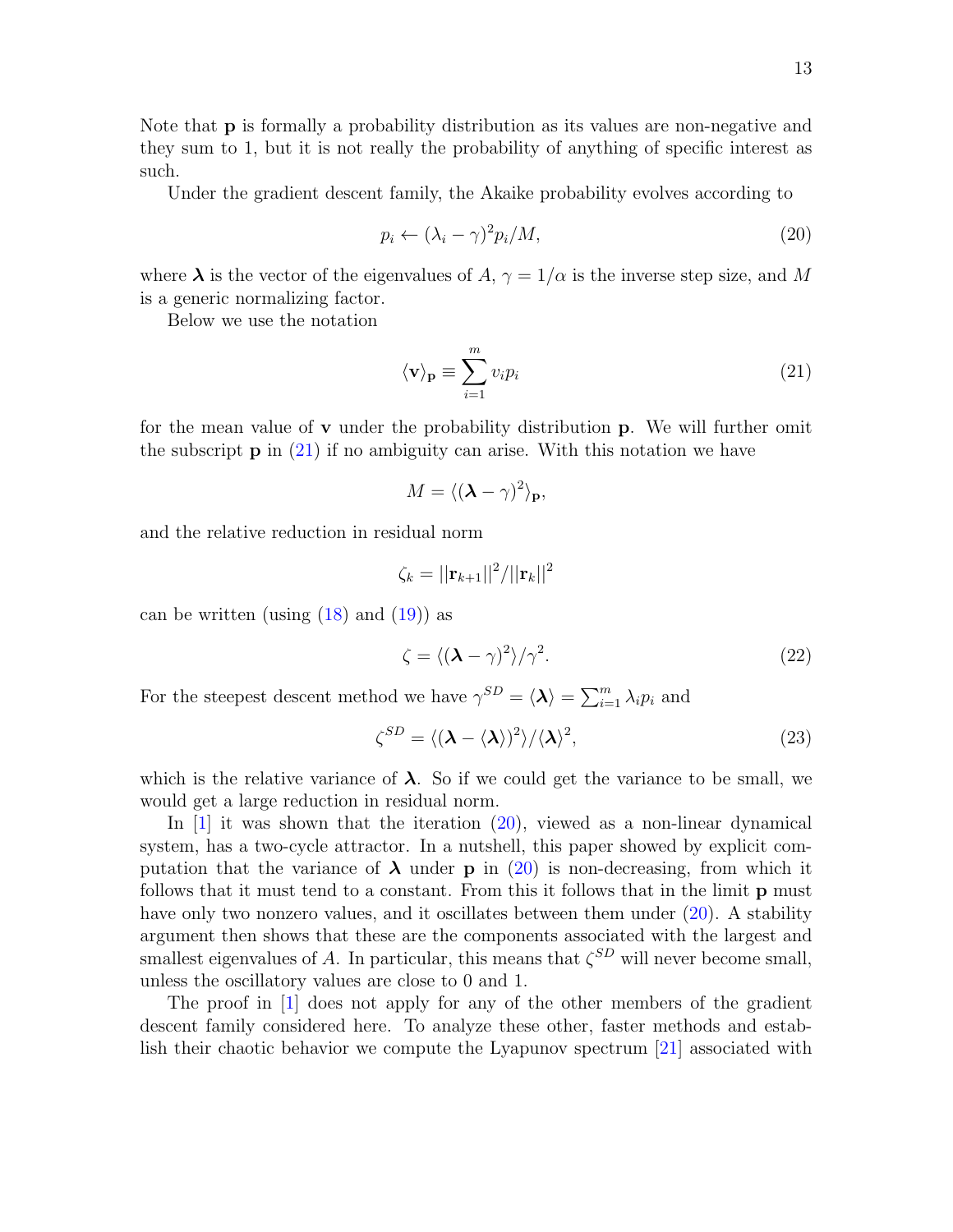the dynamical system [\(20\)](#page-12-1) numerically. If the maximum eigenvalue  $\mu$ , called the Lyapunov exponent, is positive, the dynamical system is chaotic.

We first write  $(20)$  in first order form. For the LSD(s) family the inverse step size is given by

<span id="page-13-1"></span>
$$
\gamma = a_0 \langle \mathbf{\lambda} \rangle_{\mathbf{p}} + \sum_{j=1}^s a_j \langle \mathbf{\lambda} \rangle_{\mathbf{p}_{-j}},
$$

with  $\mathbf{p}_{-j} = \mathbf{p}_{k-j}$  where  $\mathbf{p} = \mathbf{p}_k$ . Various choices of the coefficients  $a_j$  result in different such methods, including the one-step  $SD(\omega)$  if we set  $a_0 = 1/\omega$ . The iteration [\(20\)](#page-12-1) can now be written as

$$
p_i \leftarrow \left(\lambda_i - a_0 \langle \mathbf{\lambda} \rangle_{\mathbf{p}} - \sum_{j=1}^s a_j z_j\right)^2 p_i / M
$$
  
\n
$$
z_1 \leftarrow \langle \mathbf{\lambda} \rangle_{\mathbf{p}}
$$
  
\n
$$
z_2 \leftarrow z_1
$$
  
\n...  
\n
$$
z_s \leftarrow z_{s-1}.
$$
  
\n(24)

For the HLSD(s) family we can collect the s iterations with the same step size into a single step, and the corresponding dynamical system reads

<span id="page-13-0"></span>
$$
p_i \leftarrow (\lambda_i - \langle \lambda \rangle_p)^{2s} p_i / M. \tag{25}
$$

Each step of [\(25\)](#page-13-0) corresponds to s steps of gradient descent (or an s-stage, 1st order accurate Runge-Kutta method for [\(8\)](#page-3-3)).



<span id="page-13-2"></span>Figure 7: Lyapunov spectra for various methods applied to the model Poisson problem with  $m = 49$ , for  $K = 10000$  iterations. The small positive  $\mu$  for the SD method tends to 0 for  $K \to \infty$ .

The analytic formulas of the Jacobians  $J_k$  of the maps  $(24)$  and  $(25)$  can be easily computed. We then perform a large number  $K$  of iterations and compute the product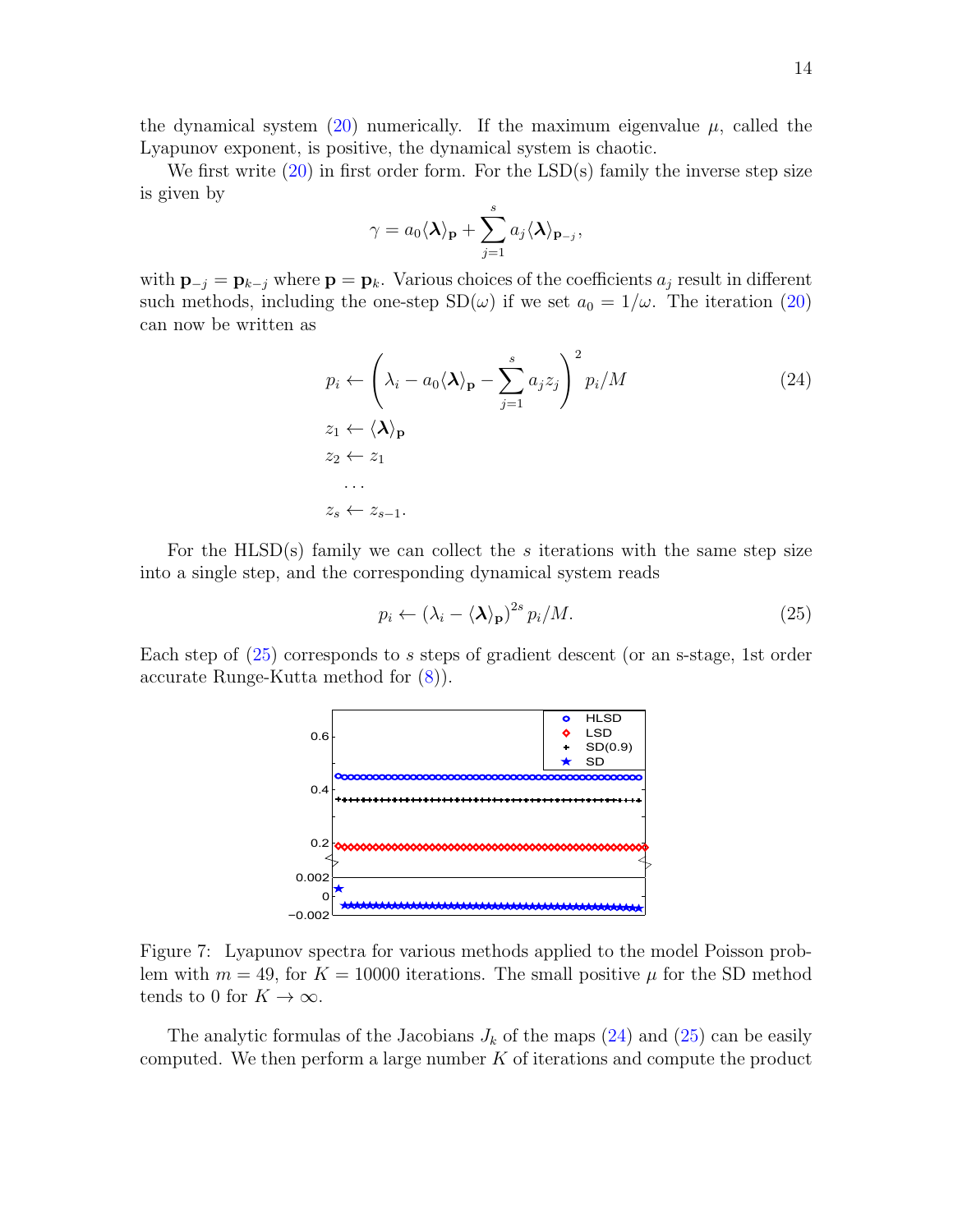of all the iteration Jacobians

$$
J(K) = J_{K-1} \cdots J_1 J_0.
$$

Finally, we compute the spectral radius of  $J(K)$ , denoted  $\nu_K$ , and then estimate the Lyapunov exponent by

$$
\mu \approx \mu_K = \frac{1}{K} \log \nu_K.
$$

To prevent overflow and misalignment of the directions of maximal expansion we perform a QR decomposition of  $J(K)$  every 10 iterations, rescale R to have maximum matrix element 1, and keep track of the logarithm of the (rapidly growing) scale factor.

For a stable system,  $\nu_K \approx e^{\mu K}$  for some negative  $\mu$ , whereas for a chaotic system,  $\mu > 0$  and nearby orbits separate exponentially, cf. [\[27,](#page-26-6) [28\]](#page-26-7).

**Experiment 5** Fig.  $\gamma$  shows the Lyapunov spectrum for various methods applied to the model Poisson problem with  $m = 49$ . For all the fast methods we have  $\mu > 0$ , whereas SD is marginally stable: further experiments with larger K suggest that  $\mu \to 0$ for  $K \to \infty$ .

The over-relaxed  $SD(\omega)$  variant with  $\omega = 1.1$  (not shown) has  $\mu < -0.2 < 0$  and is stable. Thus, the over-relaxed  $SD(\omega)$  joins the list of slow methods. See Experiment [6](#page-14-1) for further experimentation and discussion of this case.

#### <span id="page-14-0"></span>5 Relaxed steepest descent

The under-relaxed steepest descent method  $SD(\omega)$  is not quite as fast as LSD, HLSD or RLSD. But it is close, as Figs. [4](#page-8-0) and [5](#page-9-0) show, and this in itself may be considered surprising. Note that here is a "clean", memoryless one-step method. Furthermore, there are no random parameters and no switches in the step size selection strategy (such artifacts could be considered as external to a dynamical system).

Moreover, since  $\psi(\alpha) = \psi(\omega \alpha_k^{SD})$  defined in [\(5\)](#page-1-3) is a quadratic function that obtains its minimum at  $\omega = 1$ , and  $\psi(2) = \psi(0)$ , we have  $\psi(\alpha) < \psi(0)$  for  $0 < \omega < 2$  (unless we already are at the solution  $\mathbf{x}$ ). Standard arguments (e.g., [\[26,](#page-26-0) [24\]](#page-26-8)) then imply that the method yields monotonic decrease in  $f(\mathbf{x})$  of [\(2\)](#page-1-4) and converges Q-linearly.

Finally, although this method with  $\omega < 1$  takes at each iteration a fraction of the SD step size, its average step size is much larger than that of SD! Here then is one of the simplest and cleanest instances of both a chaotic system and the peril of greed (in numerical algorithms at least).

<span id="page-14-1"></span>**Experiment 6** Fig. [8](#page-15-0) displays average iteration counts as a function of the relaxation parameter  $\omega$  for the model Poisson problem with  $m = 225$ , and a small version of the FEM model with  $m = 224$ . A tolerance of  $10^{-10}$  was employed.

Fig. [9\(](#page-16-0)a) further shows for the model Poisson problem with  $m = 225$  and various values of  $\omega$  the progress of the relative residual as a function of iteration.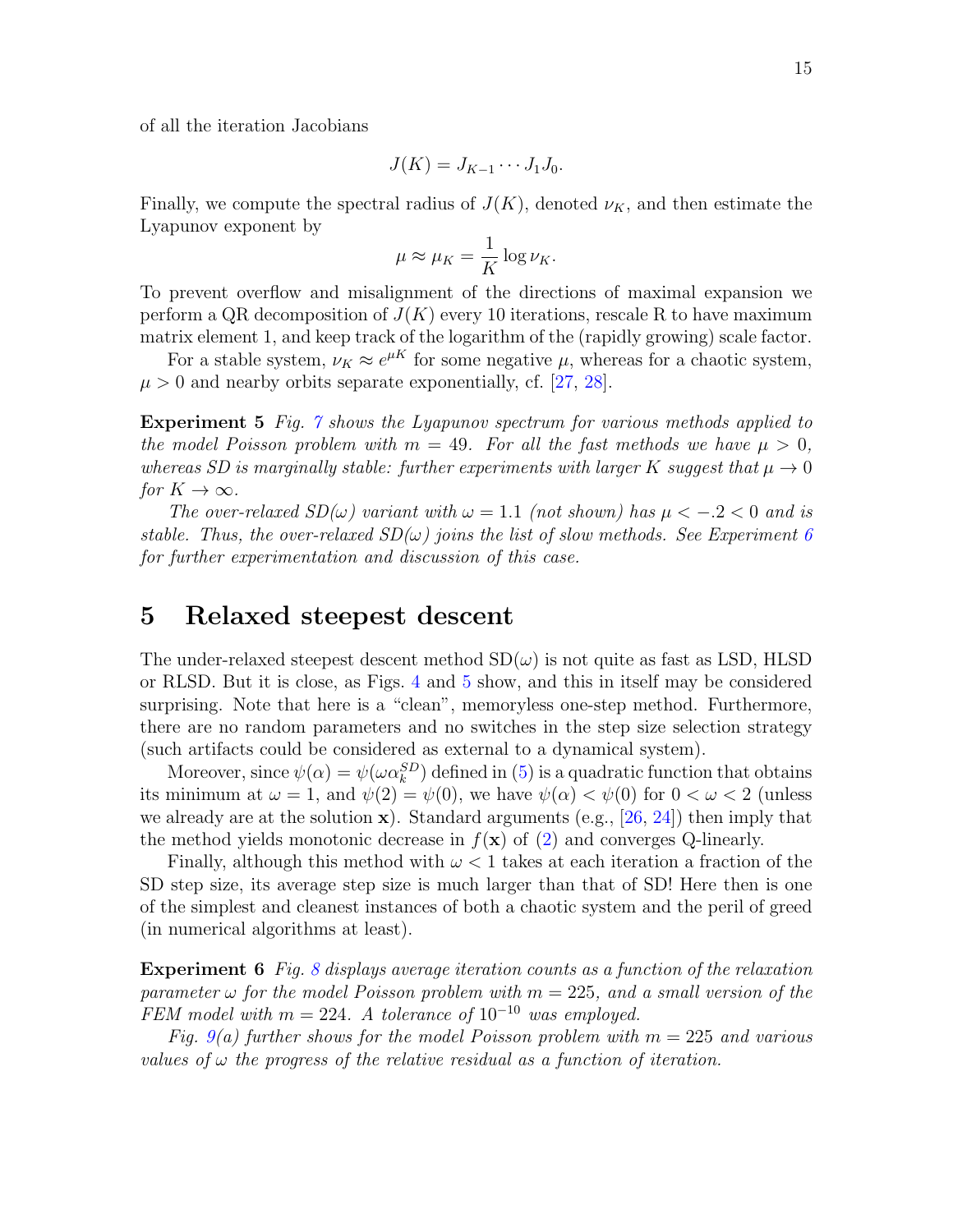

<span id="page-15-0"></span>Figure 8: Under-relaxed (or damped) steepest descent iteration counts satisfying a tolerance of 10<sup>−</sup><sup>10</sup> for the model Poisson problem and for the FEM model.

In Fig. [9\(](#page-16-0)b) the Lyapunov exponent is displayed where it is positive. Apart from the absolute number of iterations, the results for the model Poisson problem are almost independent of m. In particular, we found the Lyapunov exponent to vary less than 1% between  $m = 49$  and  $m = 961$ .

We make the following observations:

- 1. Almost any  $.5 < \omega < 1$  improves SD dramatically.
- 2. There is no chaos for  $\omega \geq 1$ , and using  $\omega > 1$  is worse than SD (which uses  $\omega = 1$ ).
- 3. The transition to chaos at  $\omega = 1$  is quite sudden, reflected in a very sharp increase of µ.
- 4. Depending on the problem [\(1\)](#page-1-0), there is a minimum  $\omega_c$  below which there is again no chaos. For the model Poisson problem we estimate  $\omega_c \approx 0.2$  whereas for the finite element matrix  $\omega_c \approx 0.03$ .
- 5. In all cases we tried (including many that are not shown here) a value of  $\omega \approx 0.9$ performs very well.
- 6. In the examples shown in Figs. [8](#page-15-0) and [9](#page-16-0) the value  $\omega = 0.99$  also performs well, but as we see from the residual plot of Fig.  $9(a)$  $9(a)$  it takes about 200 iterations before chaos kicks in, a reflection of the small Lyapunov exponent. As a result this choice of  $\omega$  yields a very non-monotone behavior.

Let us consider  $SD(\omega)$  near the critical value  $\omega = 1$ . As can be seen in Fig. [9\(](#page-16-0)a) the effect of  $\omega$  is very slow to show up and in the beginning the behavior is like SD.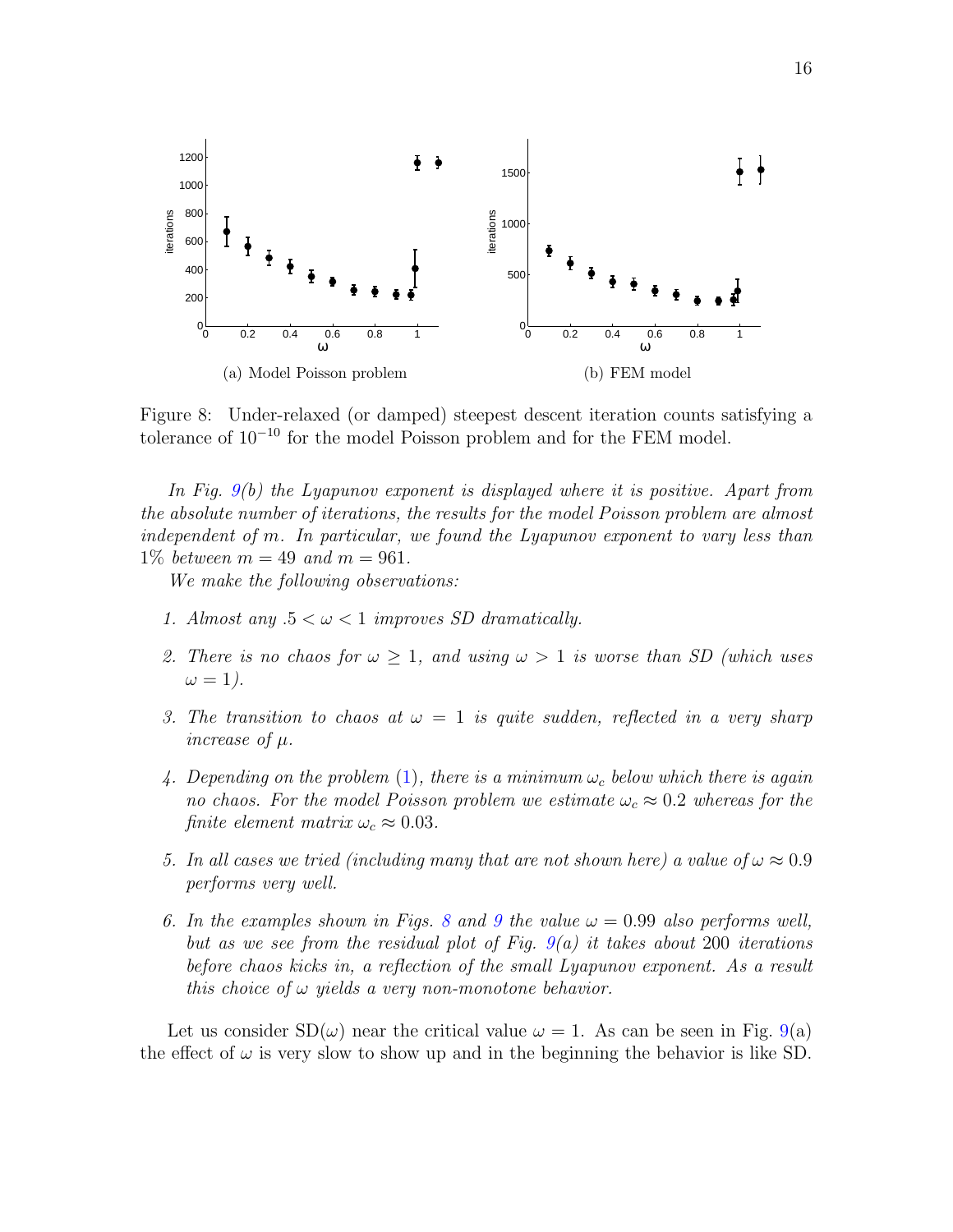

<span id="page-16-0"></span>(a) Model Poisson problem for various  $\omega$  values (b) Lyapunov exponent  $\mu$ 

relative residual

elative residual

Figure 9: Residual decrease and Lyapunov exponent (where positive), Experiment [6.](#page-14-1)

Recall that for SD the Akaike probabilities **p** tend to having just  $p_1$  and  $p_m$  nonzero, with all the other components decaying to zero. If  $p_2, \ldots, p_{m-1}$  are negligibly small then [\(20\)](#page-12-1) reduces to a one-dimensional dynamical system, since we have  $p_m = 1 - p_1$ . For  $\omega = 1$  we obtain

<span id="page-16-1"></span>
$$
p_1 \leftarrow 1 - p_1
$$

which yields a two-cycle with  $p_1$  and  $p_m$  exchanging values. These values themselves are indeterminate, which is reflected in the single zero eigenvalue in the Lyapunov spectrum of SD (see Fig. [7\)](#page-13-2). Let us now examine in detail the dynamics in this case, which corresponds to the behavior for the planar case  $m = 2$ .

For generic  $\omega$ , still assuming only  $p_1$  and  $p_m$  nonzero, we parameterize  $p_1 = c/(1+\alpha)$ c) and  $p_m = 1/(1+c)$  with  $c \ge 0$ . Substitution in [\(20\)](#page-12-1) yields after some manipulations

$$
c \leftarrow F(c) = \left(\frac{1 + \kappa \eta (1 + c)}{(1 - \eta)c - \eta}\right)^2 c,\tag{26}
$$

where  $\eta = (\omega - 1)/(\kappa - 1)$ , with the condition number  $\kappa = \lambda_1/\lambda_m$ .

The dynamical system [\(26\)](#page-16-1) depends non-trivially on both  $\kappa$  and  $\omega$ , as depicted in Fig. [10.](#page-17-0) It can be seen from the figure that the system is chaotic for most parameters  $\omega$  < 1, but not everywhere.

The one-cycles of [\(26\)](#page-16-1) can be found by solving  $F(c) = c$  for  $c \ge 0$ , and they will be stable if and only if  $|F'(c)| < 0$  at the solution. There is a fixed point at  $c = 0$ with  $F'(0) = (\kappa \omega - 1)^2/(\omega - 1)^2$ , which is stable only for  $0 < \omega \leq 2/(1 + \kappa)$ , i.e., for very small  $\omega$ . The second fixed point is at

$$
c^* = -\frac{1+\kappa\eta}{\kappa\eta} = \frac{\omega(\kappa+1)-2}{2\kappa-(\kappa+1)\omega},
$$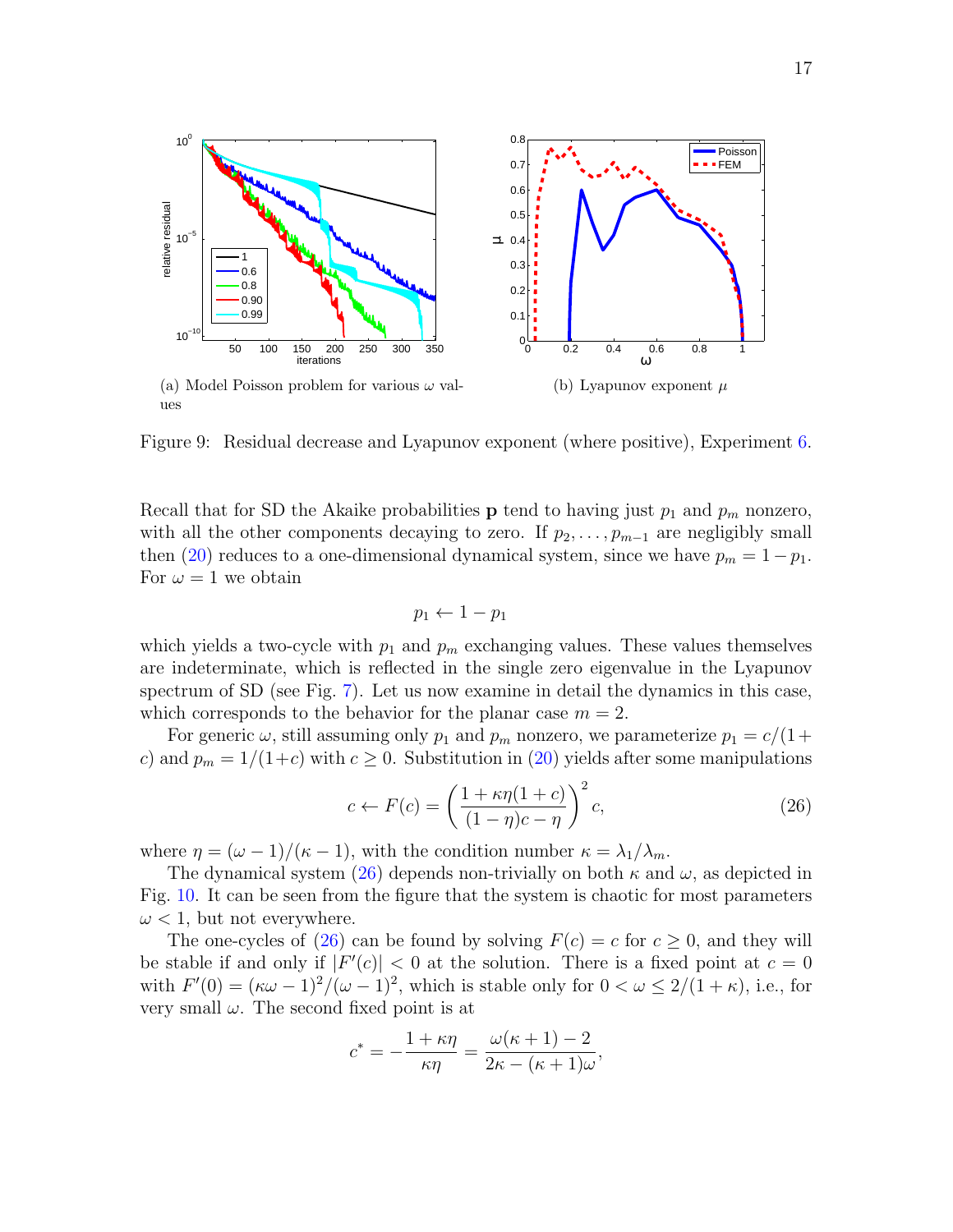

<span id="page-17-0"></span>Figure 10: Lyapunov exponent where positive for relaxed steepest descent as a function of  $\omega$  and  $\kappa$  for the two-dimensional case.

and exists for

$$
2/(1+\kappa) \le \omega \le 2\kappa/(1+\kappa),
$$

i.e., almost everywhere for large  $\kappa$ . Calculation of  $|F'(c)|$  reveals that the fixed point is unstable for  $\omega < 2/(1+\kappa)$  or  $\omega > 2\kappa/(1+\kappa)$ , which are close to 0 and 2 and, more interestingly, for  $4\kappa/(1+\kappa)^2 < \omega < 1$ . The latter covers most of the region of interest for reasonably large values of  $\kappa$ .

For  $\omega$  a bit greater than 1, i.e., slightly over-relaxed, we have a stable cycle near  $c = 1$ , corresponding to  $p_1 = p_m = 1/2$  and a uniform step size. This is the neutrally stable SD two-cycle, which has now become a one-cycle with specific values of  $p_1, p_m$ .

Fig. [10](#page-17-0) suggests that the unstable fixed point does not settle into a stable higher order cycle, but decays into chaos, except for some sparse special combinations of  $\omega$  and  $\kappa$ . While not being able to perform a complete analysis we can demonstrate chaos for any specific numerical values of  $\omega$  and  $\kappa$  by showing that there exists a three-cycle, i.e., a non-negative solution of

<span id="page-17-1"></span>
$$
F(F(F(c))) = c.\t\t(27)
$$

In that case Sharkovsky's Theorem applies, since  $F(c)$  is continuous for  $0 < \omega < 1$ , and there must be (unstable) cycles of any period as well as chaotic cycles [\[20\]](#page-26-9). For example, with  $\kappa = 10$ ,  $\omega = 0.5$ , the only (real) solutions of [\(27\)](#page-17-1) are 0 and 7/29 which are however also one-cycles. But for  $\kappa = 10$ ,  $\omega = 0.9$ , we find 4 nontrivial three-cycles, by numerically solving [\(27\)](#page-17-1). Fig. [11](#page-18-1) depicts the behavior of  $p_1$  for  $\omega = 0.9$  and  $\omega = 1.1$ , for a diagonal matrix A with  $\kappa = 100$ . Note that for the unstable one the oscillations in  $p_1$  grow wider and wider until they are thrown back to approximately the middle, and another cycle starts. This is significant since [\(23\)](#page-12-2), approximately valid for  $\omega \approx 1$ , indicates that the residual norm reduction is large for  $p_1$  near 0 or 1,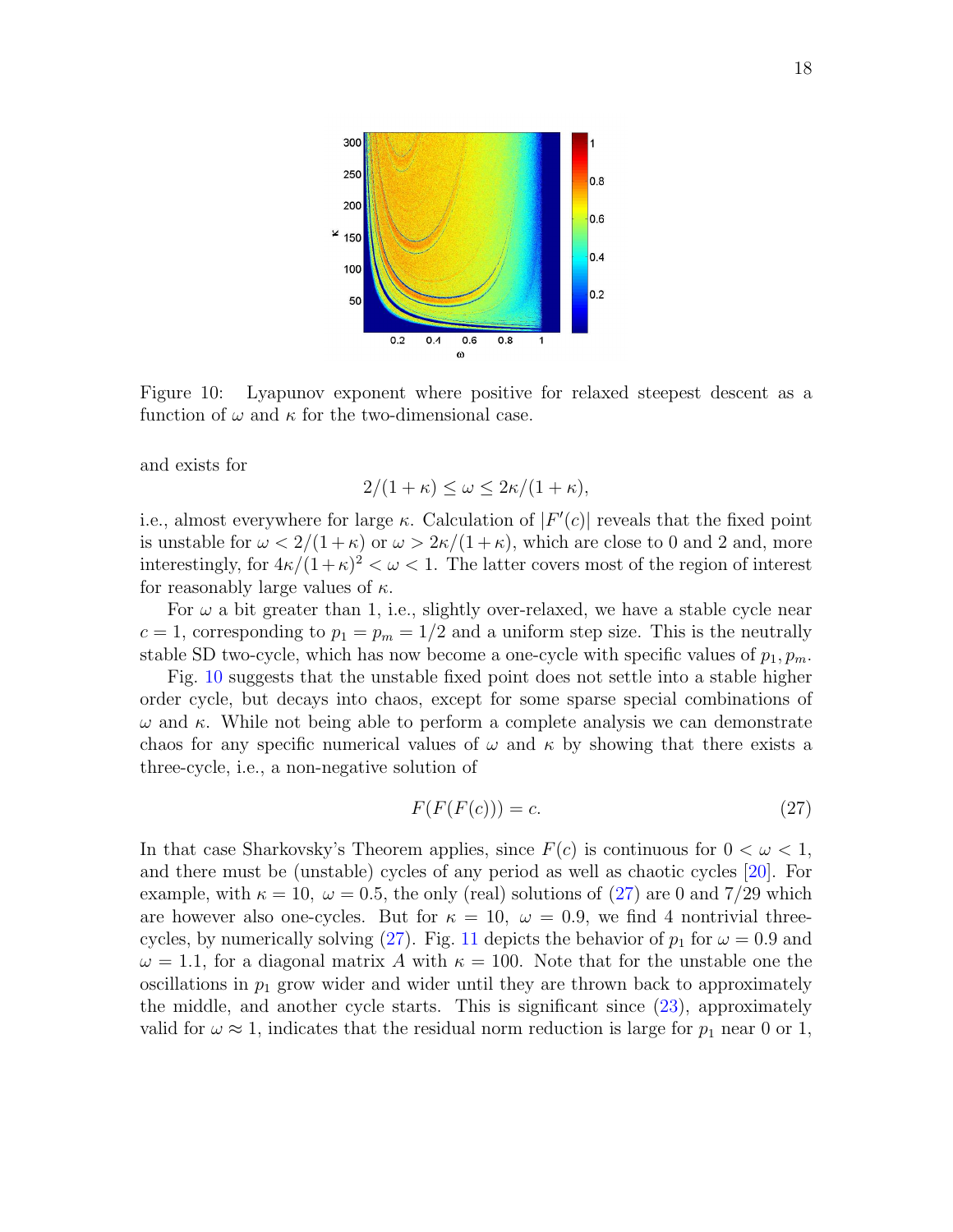

<span id="page-18-1"></span>Figure 11: Evolution of  $p_1$  under [\(26\)](#page-16-1) for  $\omega = 0.9$  and  $\omega = 1.1$ . The condition number was  $\kappa = 100$ , and  $p_1$  was initialized to 0.5.

as this minimizes the variance. Specifically, [\(23\)](#page-12-2) becomes

<span id="page-18-4"></span>
$$
\zeta = p_1(1 - p_1)/(p_1 + \lambda_m/(\lambda_1 - \lambda_m))^2.
$$
 (28)

#### <span id="page-18-0"></span>6 LSD and HLSD in the planar case

The analysis for just  $p_1$  and  $p_m$  nonzero is easier for LSD and HLSD. Thus we set  $m = 2$  in this short section, preparing for the next one. For LSD we obtain

$$
p_1^{(k+1)} = \frac{p_1^{(k)} \left(p_m^{(k-1)}\right)^2}{p_1^{(k)} \left(p_m^{(k-1)}\right)^2 + p_m^{(k)} \left(p_1^{(k-1)}\right)^2},\tag{29}
$$

and similarly for  $p_m^{(k+1)}$ . Parameterizing as before by  $p_1 = c/(1+c)$  and  $p_m = 1/(1+c)$ we obtain

<span id="page-18-3"></span><span id="page-18-2"></span>
$$
c_{k+1} = c_k / (c_{k-1})^2. \tag{30}
$$

The system [\(30\)](#page-18-2) has an unstable fixed point at  $c = 1$  (i.e.,  $p_1 = p_m = 1/2$ ) and rapidly diverges. Fig. [12](#page-19-1) displays  $loglog(c) = sign(c) log_{10}(|log_{10}(c)|)$  starting at  $c_0 = 3/2$  and  $c_1 = 2/3$ . The values alternate between very large (already  $10^{10^7}$  after 50 iterations) and very small ones. The large and small values come in groups of two or three with no discernible pattern. In this case [\(22\)](#page-12-3) becomes

$$
\zeta_{k+1} = \langle (\boldsymbol{\lambda} - \langle \boldsymbol{\lambda} \rangle_{\mathbf{p}_{k-1}})^2 \rangle_{\mathbf{p}_{k}} / \langle \boldsymbol{\lambda} \rangle_{\mathbf{p}_{k-1}}^2,
$$

and if both  $\mathbf{p}_k$  and  $\mathbf{p}_{k-1}$  are close to  $(1,0)^T$  or  $(0,1)^T$ , which does happen as we can see in Fig. [12,](#page-19-1) then this becomes very small in magnitude, resulting in a very fast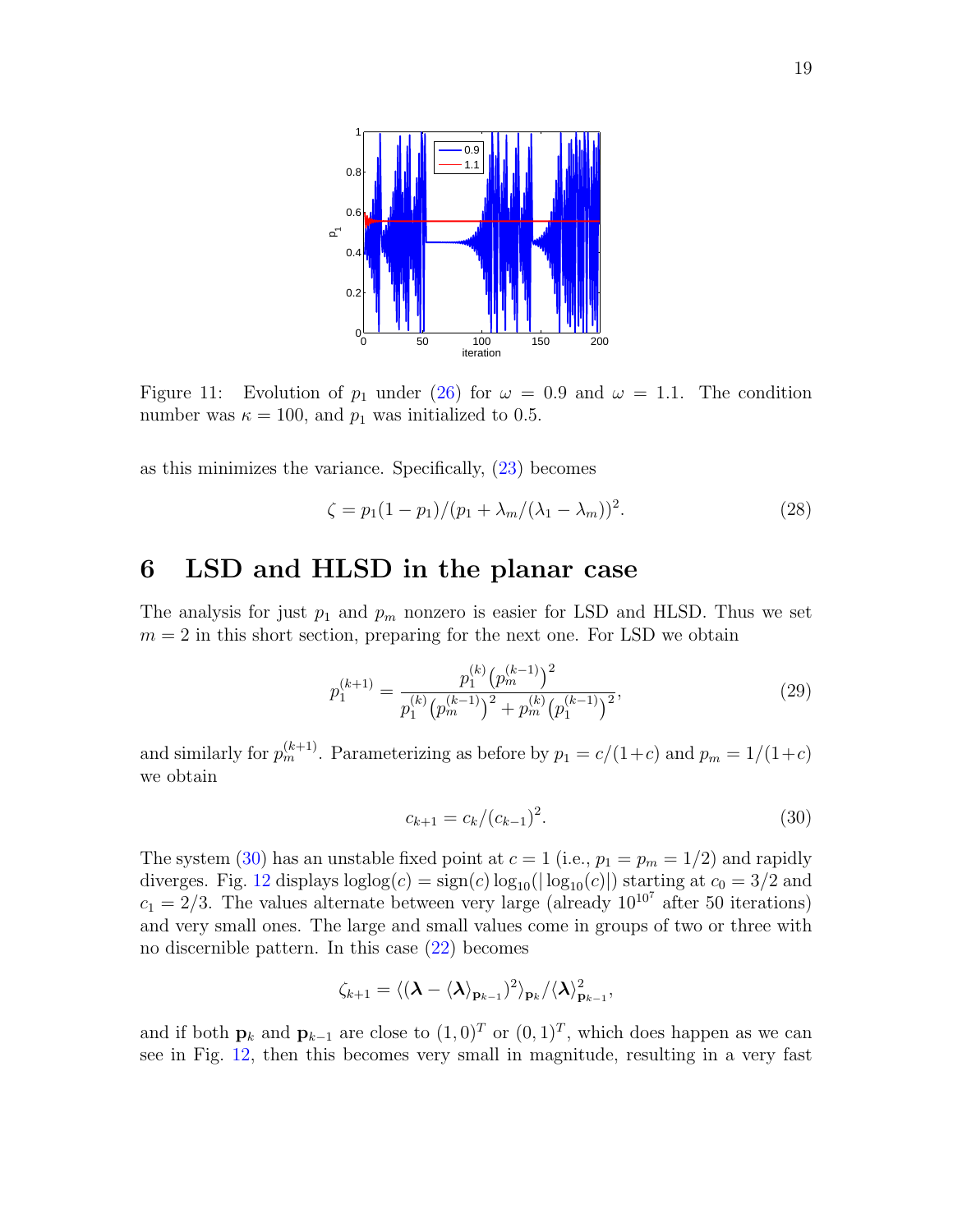

<span id="page-19-1"></span>Figure 12: Evolution of c under  $(29)$  on a doubly logarithmic scale for a problem with  $m = 2$ ,  $\kappa = 100$ .

reduction of the residual norm: significantly faster not only than SD but also than SD(0.9) for  $\kappa \gg m = 2$ .

For HLSD the analogue of [\(29\)](#page-18-3) reads

$$
p_1^{(k+1)} = \frac{\left(p_m^{(k)}\right)^4}{p_1^{(k)}\left(p_m^{(k)}\right)^4 + p_m^{(k)}\left(p_1^{(k)}\right)^4},\tag{31}
$$

which becomes in terms of  $c$ 

$$
c_{k+1} = 1/(c_k)^3.
$$
\n(32)

This recursion has the explicit solution

$$
c_k = c_0^{(-3)^k},
$$

which is again doubly exponentially divergent and approaches an alternation between  $\mathbf{p}_k = (1, 0)^T$  and  $\mathbf{p}_k = (0, 1)^T$ . Since in  $(22)$   $\gamma = \gamma_k$  is held fixed over two consecutive iterations, we again get a doubly exponential reduction of the residual norm. The corresponding iteration count for a given tolerance is thus comparable to LSD and significantly better than  $SD(\omega)$  for any  $\omega$ .

## <span id="page-19-0"></span>7 The role of planar sub-cycles in general

The analysis provided in Section [5](#page-14-0) is relevant also for the general case of  $m > 2$ . In this case none of the faster methods ever settle into a sustained pattern where  $p_2, \ldots, p_{m-1}$  are negligibly small, but numerical evidence presented in this section shows they do so briefly. The mechanisms from Sections [5](#page-14-0) and [6](#page-18-0) then cause a fast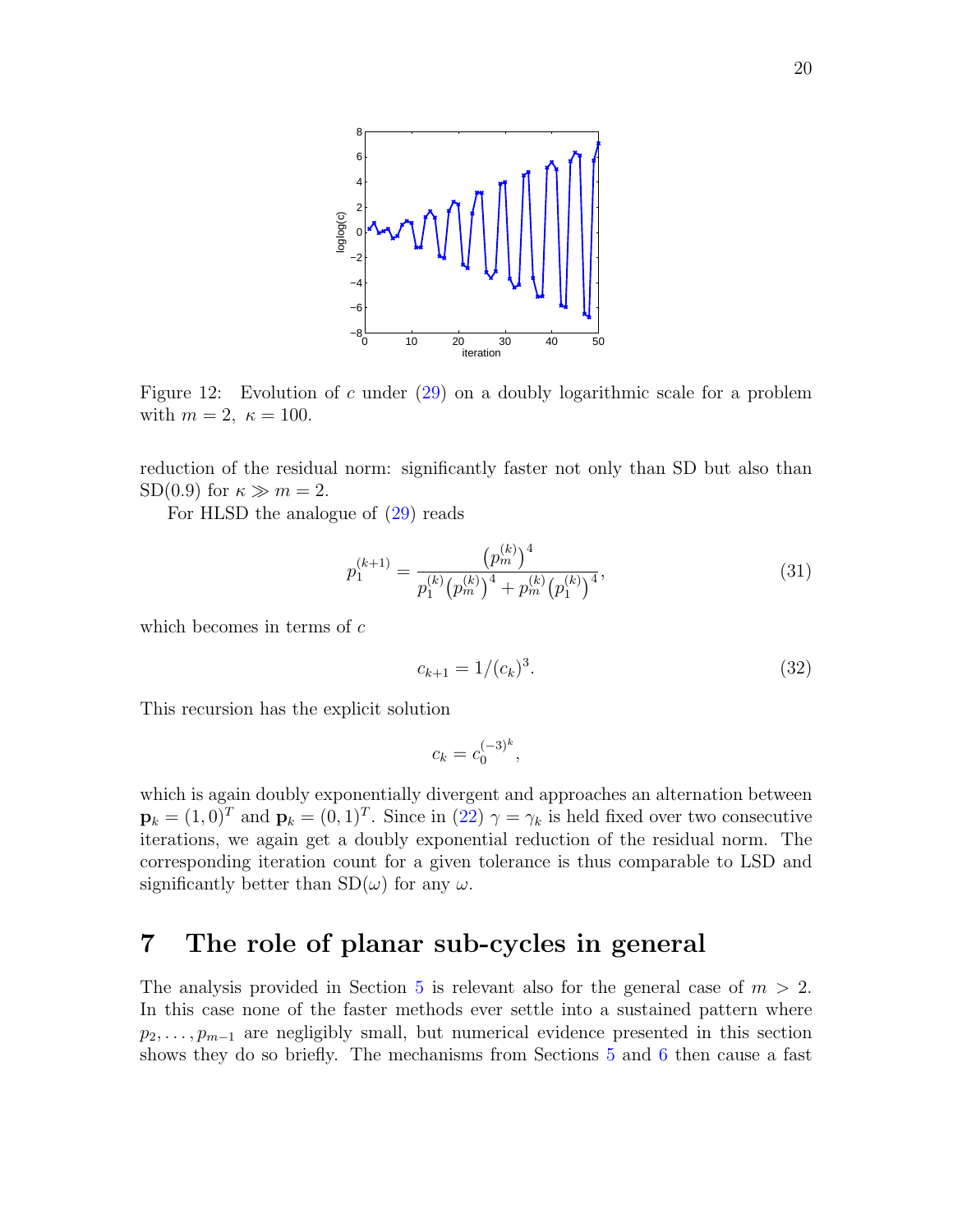reduction of the residual norm until  $\lambda_1 p_1$  no longer dominates  $\lambda_i p_i$ ,  $i > 1$ , and a more complicated dynamics involving more than just  $p_1$  and  $p_m$  sets in. In effect the chaos acts as a pump that occasionally moves the significant residual components into just the first and last components. Then the planar fast error reduction mechanism discussed above kicks in and the residual is again spread over all its components. In the remainder of this section we present numerical evidence that this pattern is actually happening.

#### Under-relaxed steepest descent

Let us now consider  $p_2, \ldots, p_{m-1}$  very small but positive. For SD this is a stable situation, and  $p_2, \ldots, p_{m-1}$  get smaller and smaller [\[1\]](#page-24-1). Let us write [\(20\)](#page-12-1) as

<span id="page-20-0"></span>
$$
p_i \leftarrow \xi_i p_i,
$$

with  $\xi_i$  the growth (or reduction) factor. Neglecting  $p_2, \ldots, p_{m-1}$  and writing  $(p_1, p_m) = (1 - p, p)$  we have for  $i = 2, ..., m - 1$ 

$$
\xi_i = \frac{p}{1-p}(1-\theta_i/p)^2, \quad \text{with } \theta_i = (\lambda_1 - \lambda_i)/(\lambda_1 - \lambda_m),
$$

so  $0 < \theta_i < 1$ . Now, if each iteration interchanges  $p_1$  and  $p_m$  as in SD, the product of the growth factors after two iterations is

$$
\xi_i^{(k)} \xi_i^{(k+1)} = \left[ (1 - \theta_i/p)(1 - \theta_i/(1-p)) \right]^2 = \left( 1 + \frac{\theta_i(\theta_i - 1)}{p(1-p)} \right)^2 < 1,\tag{33}
$$

hence stability follows. (This is reflected in the negative Lyapunov eigenvalues depicted in Fig. [7.](#page-13-2)) If the two-cycle is not stable, however, as is the case in damped steepest descent, then this stability no longer holds and the probabilities  $p_2, \ldots, p_{m-1}$ can grow.

**Experiment 7** Fig. [13](#page-21-0) shows part of the iterations applying  $SD(0.99)$  to the model Poisson problem for  $m = 961$ . We have diagonalized A, and plot the probability Poisson problem for  $m = 961$ . We have diagonalized A, and plot the probability component  $p_m$ , the error  $\sqrt{\mathbf{r}^T A^{-1} \mathbf{r}}$  (which is monotonically decreasing and therefore somewhat clearer than the  $\ell_2$  residual norm), and

$$
p_{rest} = \sum_{i=2}^{m-1} p_i,
$$

which measures how much action is going on outside the extremal planar subspace. The following observations are in order:

1. prest remains fairly small.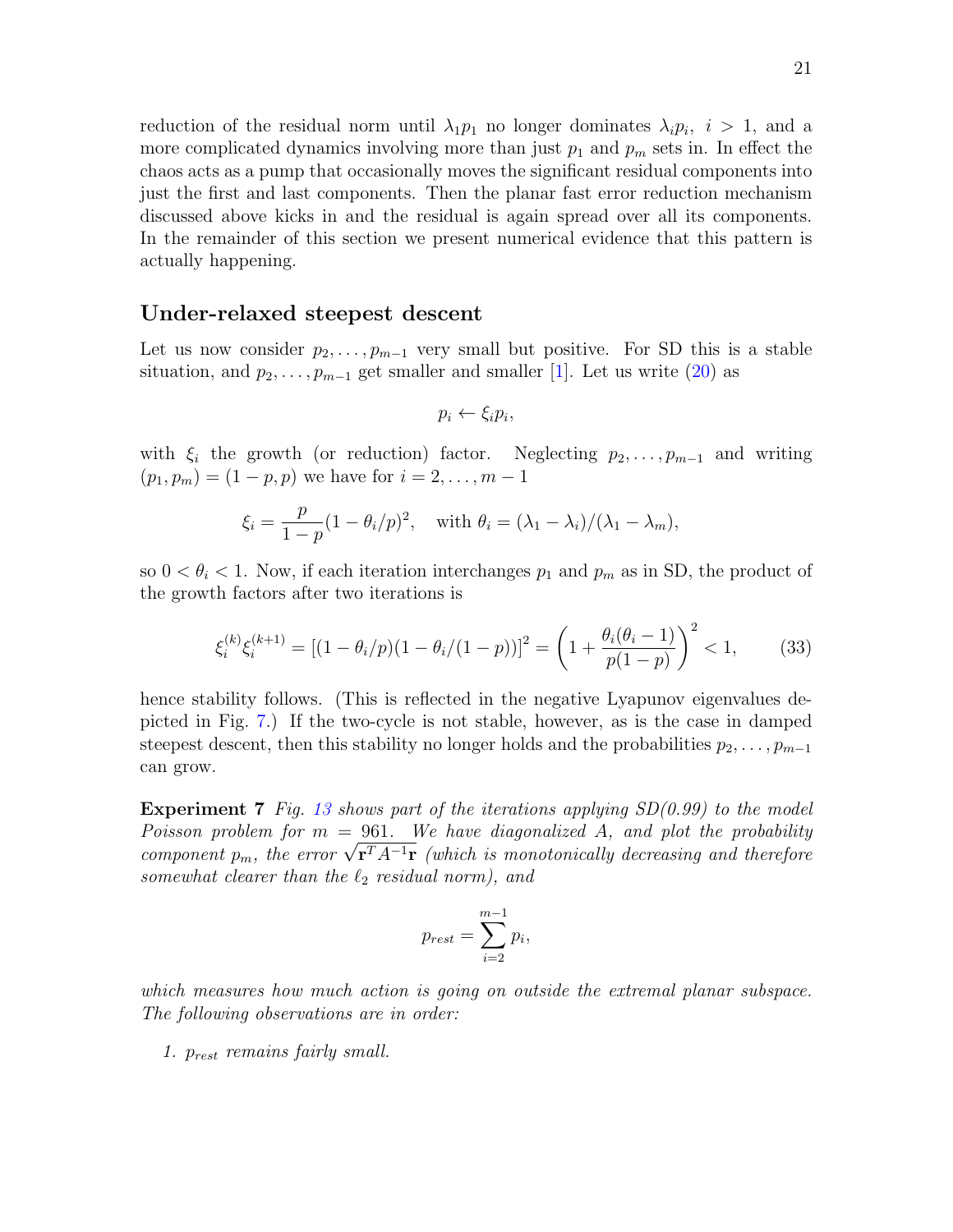

<span id="page-21-0"></span>Figure 13: Error,  $p_m$ , and  $p_{rest}$  for SD(0.99) applied to the model Poisson problem.

- 2. The diverging oscillation patterns observed in Fig. [11](#page-18-1) occur here too.
- 3. When the oscillations in  $p_m$  grow slowly, [\(33\)](#page-20-0) is approximately valid, hence  $p_{rest}$ gets reduced in an oscillatory manner as in SD.
- 4. The error reduces in jumps which occur when the  $p_m$  oscillation terminates and a new cycle starts. The reason for the sharp reduction in error is that  $(p_1, p_m)$ hit their extremal values, resulting in a small  $\zeta$  in [\(28\)](#page-18-4).
- 5.  $p_{rest}$  usually increases sharply after each jump in the error, because  $(33)$  is no longer approximately valid.

#### LSD and HLSD

We next consider a numerical experiment using the faster methods LSD and HLSD, which mimics the one above for damped SD, in an attempt to see what is different for these methods.

Experiment 8 Figs. [14](#page-22-1) and [15](#page-22-2) show comparable plots to those in Fig. [13](#page-21-0) for LSD and HLSD, respectively.

The following observations are in order:

- 1.  $p_{rest}$  remains significantly large most of the time.
- 2. Each significant decrease in error is preceded by a sharp drop in  $p_{rest}$ . This indicates that the planar subspace dynamics is responsible for the reduction in error.
- 3. Each significant decrease in error is preceded by a large oscillation in  $p_m$ .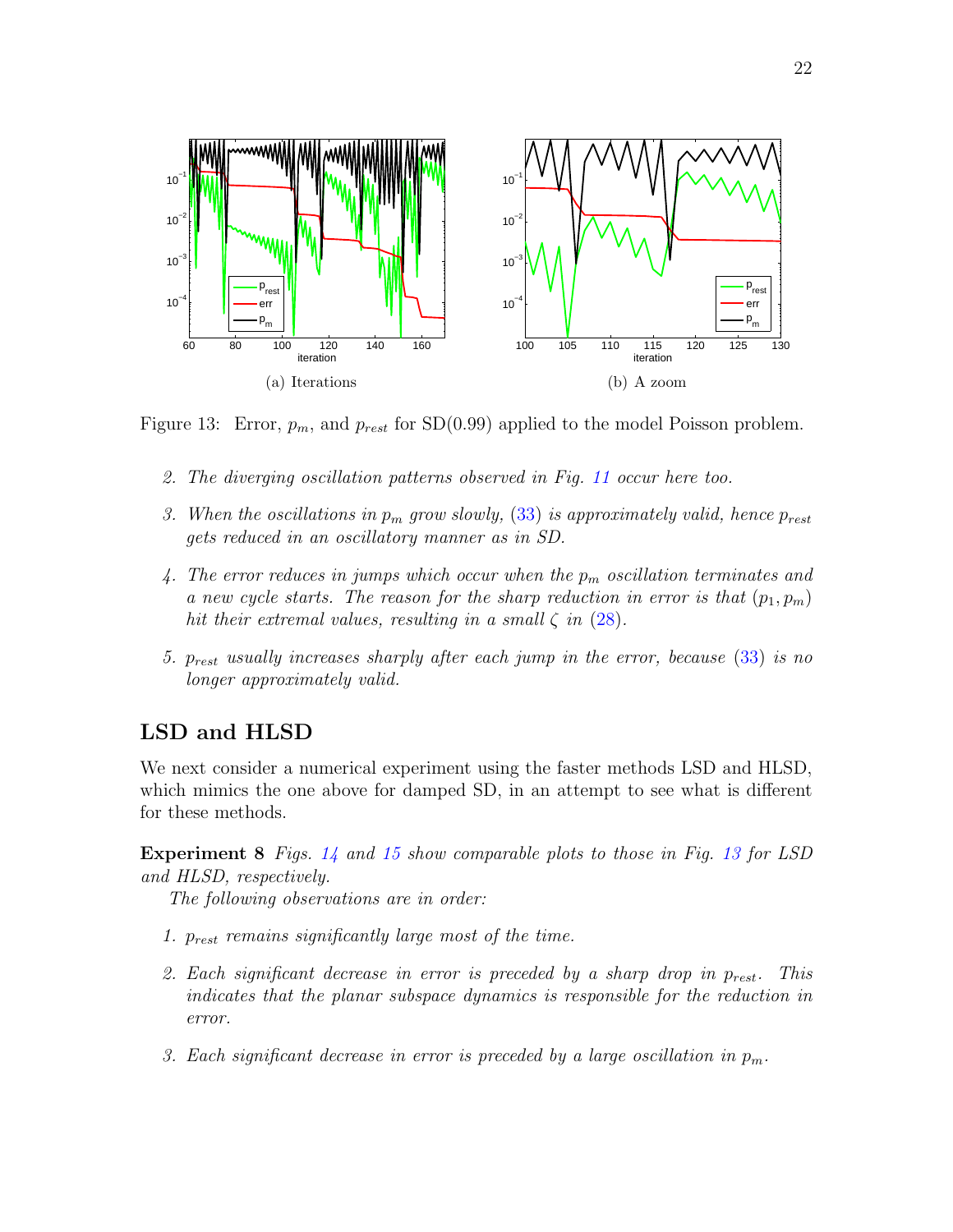

<span id="page-22-1"></span>Figure 14: Error,  $p_m$ , and  $p_{rest}$  for LSD applied to the model Poisson problem.



<span id="page-22-2"></span>Figure 15: Error,  $p_m$ , and  $p_{rest}$  for HLSD applied to the model Poisson problem.

### <span id="page-22-0"></span>8 Conclusions and further discussion

It is obvious that a faster gradient descent method must occasionally employ step sizes that are, strictly speaking, unstable [\[2\]](#page-24-2). We have further shown that such a method exhibits chaotic behavior, having in particular a positive Lyapunov exponent. Our numerical experiments clearly exhibit chaotic traits such as performance sensitivity to initial data.

The relaxed  $SD(\omega)$  method was analyzed. For the under-relaxed, or damped case, this is a surprisingly fast, chaotic one-step method free of switches and random choices which can significantly outperform SD.

Considered over a wide range of problems [\(1\)](#page-1-0) and initial guesses, the LSD and HLSD variants are as good as any other practical gradient descent method and better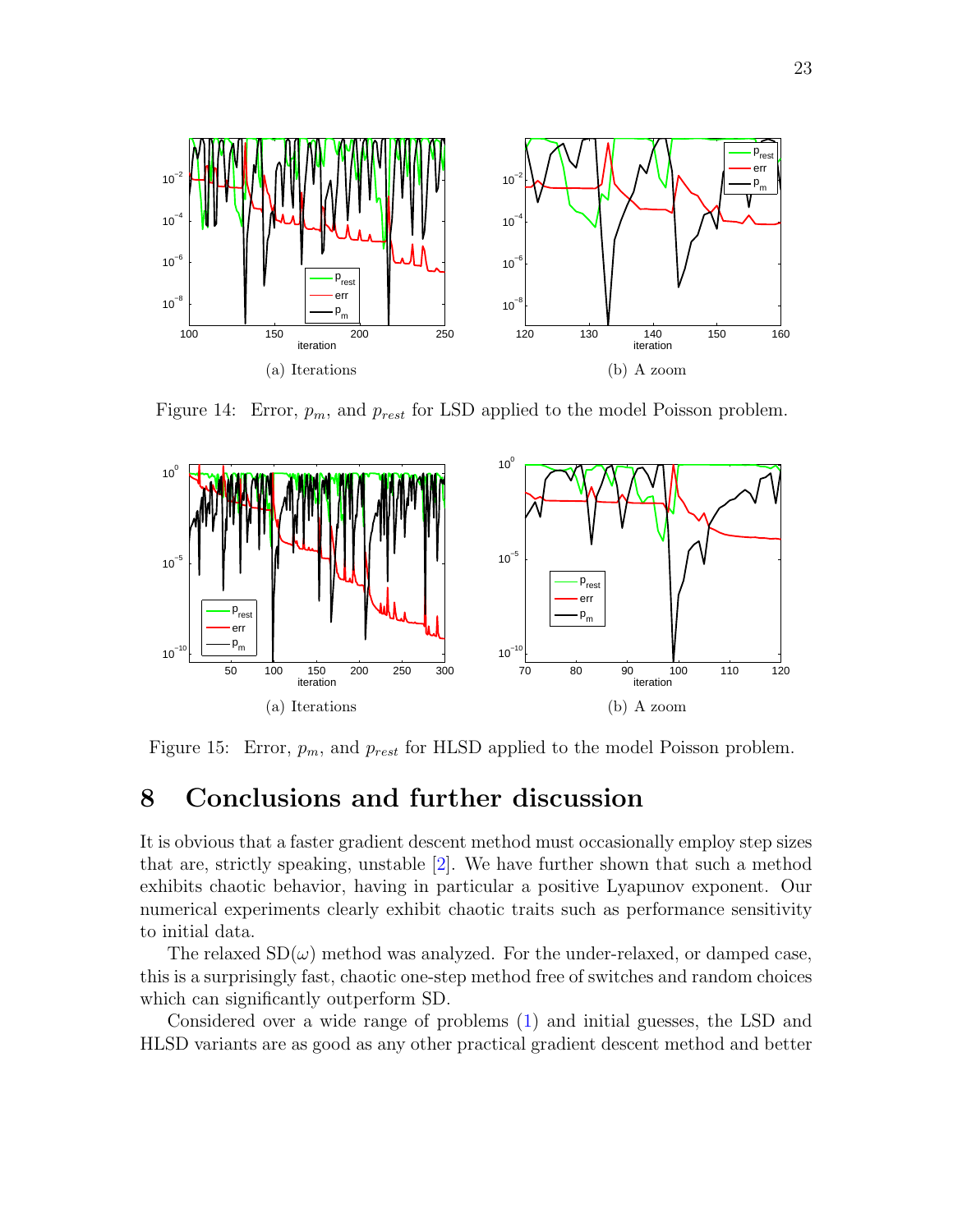than most.

The inverse step size  $\gamma_k = 1/\alpha_k$  using any of the methods SD, LSD and HLSD can be written as

$$
\gamma_k = \frac{\mathbf{q}_k^T A \mathbf{q}_k}{\mathbf{q}_k^T \mathbf{q}_k},\tag{34}
$$

for appropriate  $\mathbf{q}_k$  defined at the kth iteration in terms of the residuals  $\mathbf{r}_k$  and  $\mathbf{r}_{k-1}$ . Further assuming that A is diagonal and defining for each iteration the probabilities

$$
p_i = (q_i)^2 / ||\mathbf{q}||^2, \quad i = 1, \dots, m,
$$

we have

$$
\gamma_k = \sum_{i=1}^m \lambda_i p_i.
$$

Starting the iterative process with roughly equal probabilities  $p_i$ , the terms  $\lambda_i p_i$  corresponding to large eigenvalues dominate the expression for  $\gamma_k$ , and hence  $\alpha_k$  is small, being proportional to  $\lambda_1^{-1}$ . The resulting iteration is a *smoother*, reducing the largeeigenvalue residuals far more effectively than the small-eigenvalue ones [\[29,](#page-26-10) [2\]](#page-24-2). The difference between SD and the faster methods is that in SD,  $\lambda_1 p_1$  remains dominant for all iterations  $k$ , hence the method is just a smoother and its efficiency is comparable to one with the best uniform step size. With LSD or HLSD, on the other hand, the large-eigenvalue probabilities reduce further so that eventually other  $\lambda_i p_i$ dominate, yielding a smaller  $\gamma$  hence a larger step size  $\alpha = \alpha_k$ . An iteration with such a large step size is not a smoother in itself, but it is more effective in reducing other, smaller-eigenvalue residuals [\[2\]](#page-24-2). Its instabilities increase the large-eigenvalue probabilities which then return to domination, and so on. The analysis and experimentation offered in this article further explain and expand on this broad-brush description.

A gradient descent iteration can be written as

$$
\mathbf{r}_{k-1} = c(A - \gamma_{k-1}I)^{-1}\mathbf{r}_k,
$$

where  $c$  is an irrelevant proportionality constant. This is an inverse power iteration for A using the shift  $\gamma_{k-1}$  (e.g., [\[16\]](#page-25-13)). Therefore,  $\mathbf{r}_{k-1}$  better approximates the eigenvector associated with the eigenvalue of A that is closest to  $\gamma_{k-1}$  than  $\mathbf{r}_k$  does. Now, for LSD  $\mathbf{q}_k = \mathbf{r}_{k-1}$ , hence  $\gamma_k$  is closer than  $\gamma_{k-1}$  to the eigenvalue that  $\gamma_{k-1}$  approximates. The same effect occurs for HLSD every second iteration. The ensuing iteration with both methods is particularly effective in decreasing the corresponding residual component. This effect is strongest for the planar case  $m = 2$ , where choosing  $\gamma_0 = \lambda_1$  and  $\gamma_1 = \lambda_2$ would yield exact convergence in two iterations. Sections [6](#page-18-0) and [7](#page-19-0) further elaborate upon, analyze and numerically demonstrate these issues, clarifying why amongst the chaotic methods the two-step ones are faster. See also [\[14\]](#page-25-14).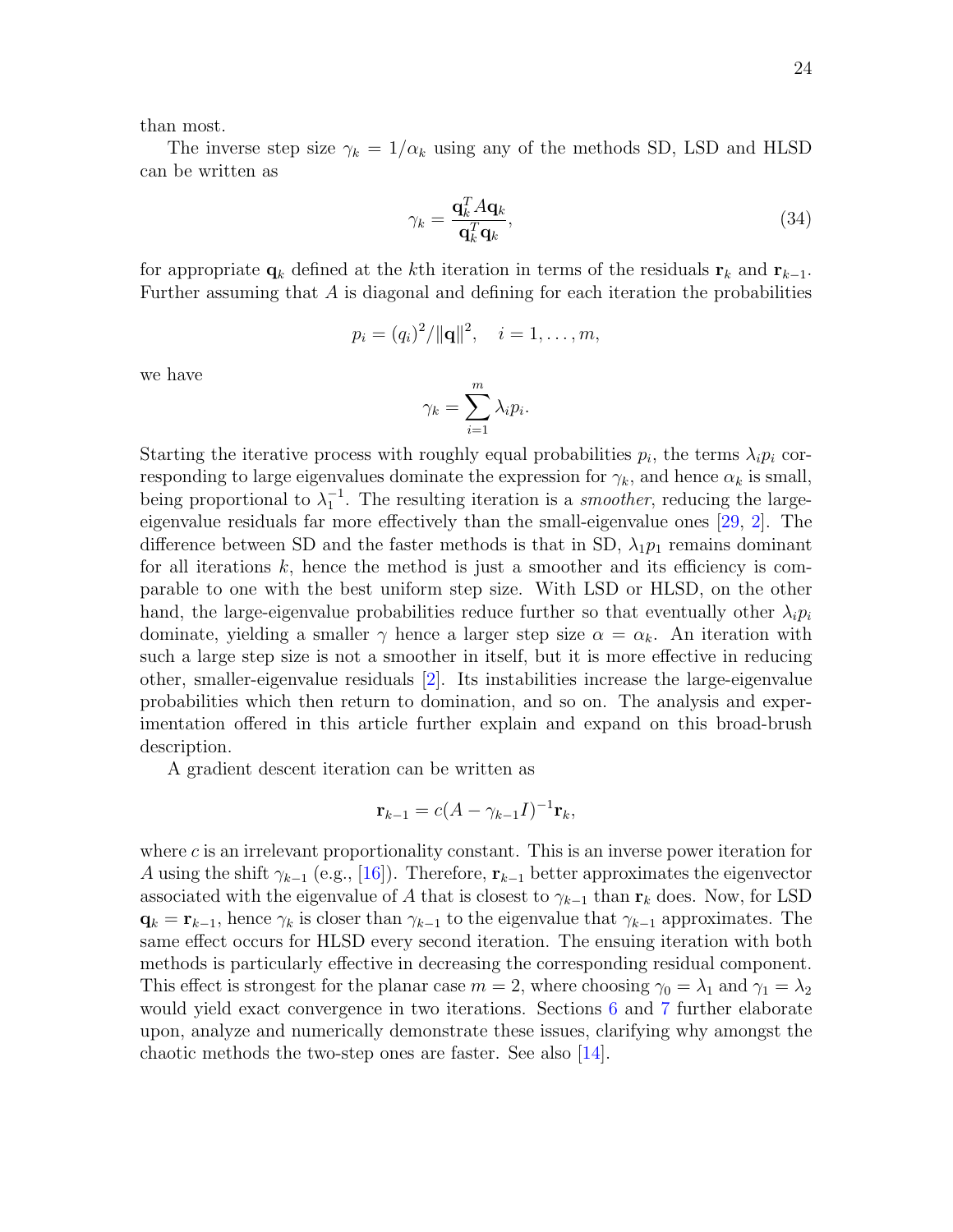For any fixed number of iterations  $n$ , the optimal gradient descent method in the sense of minimizing  $f(\mathbf{x}_n)$  is CG. This is because the CG and gradient descent iterates are in the same Krylov subspace, over which CG minimizes  $f$ . With CG, denoting  $\mathbf{r}_n = p_n(A)\mathbf{r}_0$  for an appropriate polynomial  $p_n$  of degree n satisfying  $p(0) = 1$ , we can further write

$$
p_n(A) = (I - \alpha_n^{CG} A) \cdots (I - \alpha_1^{CG} A),
$$

where  $\alpha_1^{CG}, \ldots, \alpha_n^{CG}$  are the (positive) roots of  $p_n$ . Thus we obtain CG as a gradient descent method using these  $\alpha_k^{CG}$  as step sizes.

Of course, these optimal step sizes are not known without carrying out the CG method, thus solving the problem at the preprocessing stage. Moreover, the expression for  $p_n(A)$  does not imply any particular ordering of the step sizes. Hence a method that attempts to find the step sizes  $\alpha_k^{CG}$  approximately one at a time would not necessarily produce a monotone step size sequence nor a monotonically decreasing sequence of residual norms. It is also possible to obtain a faster gradient descent method by restarting CG every few iterations. Such a method could be strictly inferior to CG, though. Potentially related methods may be designed by using a look-ahead approach, cf. [\[5\]](#page-25-4). We leave further thoughts on this for future work.

Finally, let us emphasize that although we have provided analytical as well as numerical indications regarding the performance of our favorite faster gradient descent methods, a firm hold on the rate of convergence of these methods, such as is available for CG, remains elusive.

#### Acknowledgment

The second author thanks IMPA, Rio de Janeiro, for support and hospitality during the first few months of 2010 when this work was completed.

#### References

- <span id="page-24-1"></span>[1] H. Akaike. On a successive transformation of probability distribution and its application to the analysis of the optimum gradient method. Ann. Inst. Stat. Math. Tokyo, 11:1–16, 1959.
- <span id="page-24-2"></span>[2] U. Ascher, K. van den Doel, H. Huang, and B. Svaiter. Gradient descent and fast artificial time integration. M2AN, 43:689–708, 2009.
- <span id="page-24-3"></span>[3] U. Ascher, H. Huang, and K. van den Doel. Artificial time integration. BIT, 47:3–25, 2007.
- <span id="page-24-0"></span>[4] J. Barzilai and J. Borwein. Two point step size gradient methods. IMA J. Num. Anal., 8:141–148, 1988.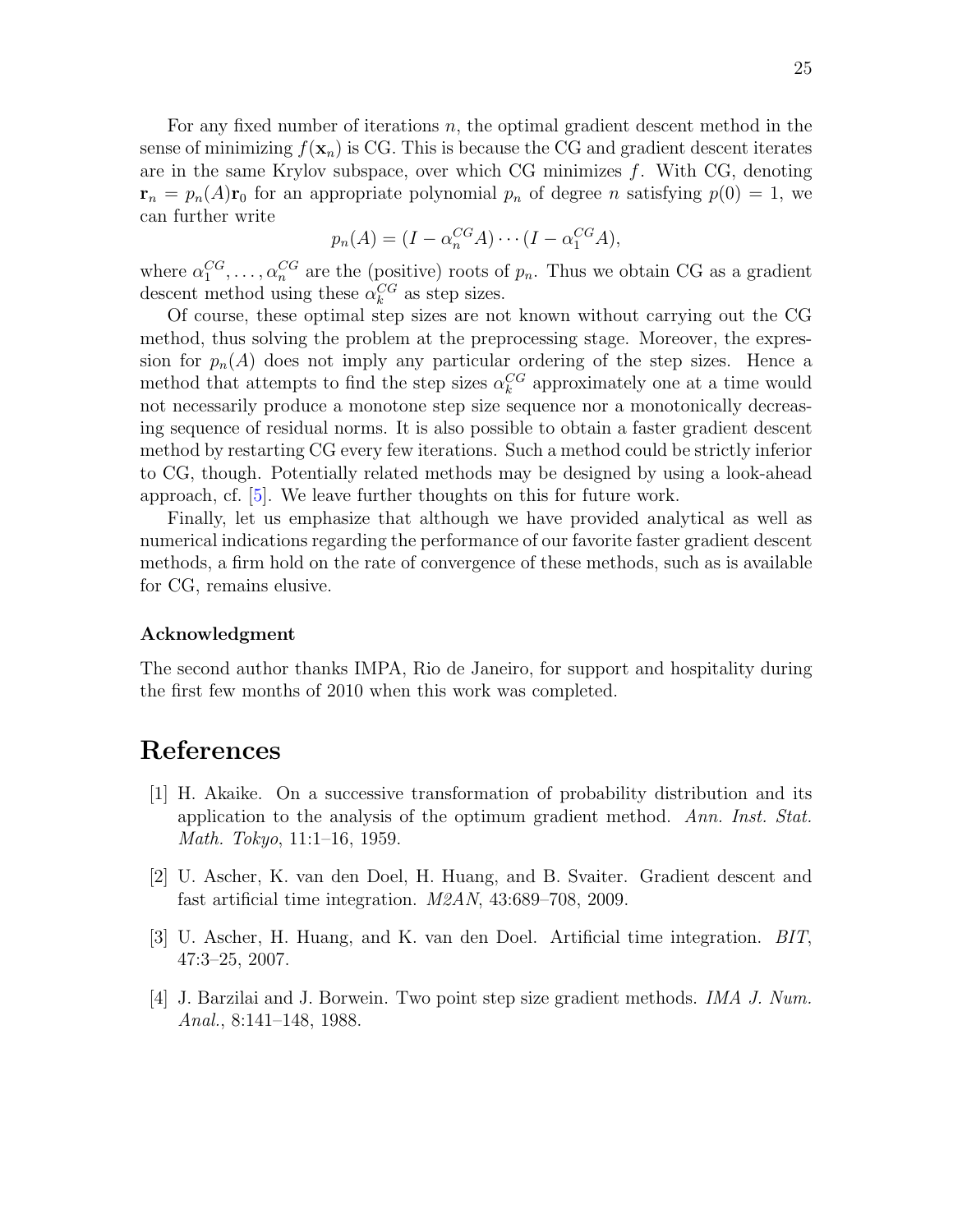- <span id="page-25-4"></span>[5] A. Bhaya, P.-A. Bliman, and F. Pazos. Control-theoretic design of iterative methods for symmetric linear systems of equations. In 48th IEEE Conf. on Decision and Control, pages 2347–2380. IEEE, 2009.
- <span id="page-25-1"></span>[6] Y. Dai and R. Fletcher. On the asymptotic behaviour of some new gradient methods. Math. Programming, 103:541–559, 2005.
- <span id="page-25-5"></span>[7] Y. Dai and R. Fletcher. Projected Barzilai-Borwein methods for large-scale boxconstrained quadratic programming. Numerische. Math., 100:21–47, 2005.
- <span id="page-25-3"></span>[8] Y. Dai, W. Hager, K. Schittkowsky, and H. Zhang. A cyclic Barzilai-Borwein method for unconstrained optimization. *IMA J. Num. Anal.*, 26:604–627, 2006.
- <span id="page-25-11"></span>[9] Y. Dai and Y. Yuan. Alternate minimization gradient method. IMA Journal of Numerical Analysis, 23:377–393, 2003.
- <span id="page-25-10"></span>[10] Y. H. Dai and L. Z. Liao. R-linear convergence of the barzilai and borwein gradient method. IMA Numer. Anal., 22:1–10, 2002.
- <span id="page-25-6"></span>[11] M. Figueiredo, R. Nowak, and S. Wright. Gradient projection for sparse reconstruction: application to compressed sensing and other inverse problems. IEEE J. Special Topics on Signal Processing, 1:586–598, 2007.
- <span id="page-25-2"></span>[12] R. Fletcher. On the barzilai-borwein method. In Optimization and Control with Applications, Eds. L.  $Qi, K.$  Teo and X. Yang, volume 96, pages 235–256. Kluwer Series in Applied Optimization, 2005.
- <span id="page-25-0"></span>[13] A. Friedlander, J. Martinez, B. Molina, and M. Raydan. Gradient method with retard and generalizations. SIAM J. Num. Anal., 36:275–289, 1999.
- <span id="page-25-14"></span>[14] W. Glunt, T. L. Hayden, and M. Raydan. Molecular conformations from distance matrices. J. Comput. Chem., 14:114–120, 1993.
- <span id="page-25-8"></span>[15] G. Golub and Q. Ye. Inexact preconditioned conjugate gradient method with inner-outer iteration. SIAM J. Scient. Comp., 21:1305–1320, 2000.
- <span id="page-25-13"></span>[16] G. H. Golub and C. F. van Loan. Matrix Computations. Johns Hopkins University Press, 1988.
- <span id="page-25-12"></span>[17] P. Goupillaud, A. Grossmann, and H. Morlet. Cycle-octave and related transforms in seismic signal analysis. Geoexploration, 23:85–102, 1984.
- <span id="page-25-9"></span>[18] E. Haber and U. Ascher. Preconditioned all-at-one methods for large, sparse parameter estimation problems. Inverse Problems, 17:1847–1864, 2001.
- <span id="page-25-7"></span>[19] H. Huang and U. Ascher. Faster gradient descent and the efficient recovery of images. Math. Programming, 2011. to appear.